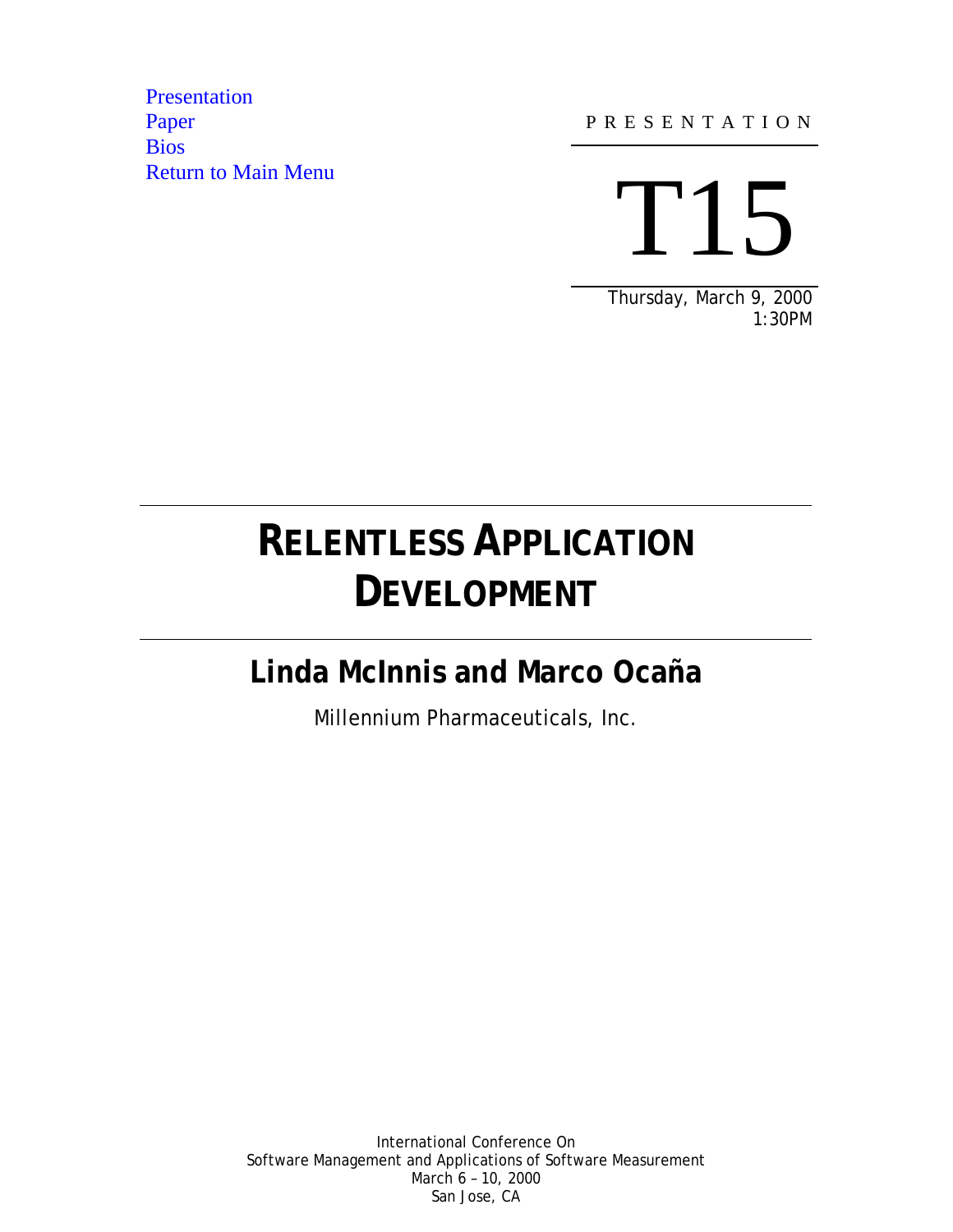## <span id="page-1-0"></span>**Relentless Application Development**

Linda McInnis & Marco Ocaña *Millennium Pharmaceuticals, Inc.*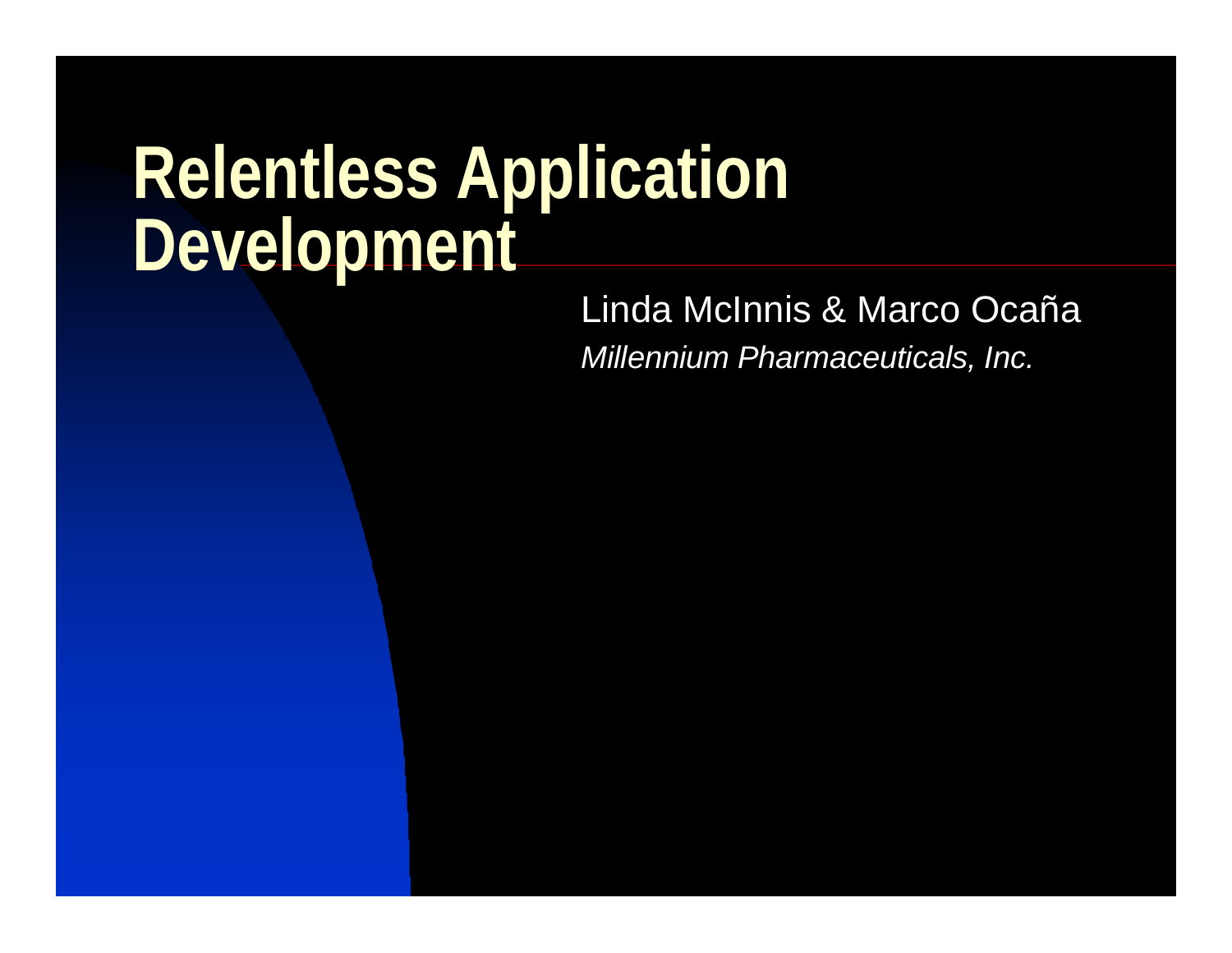**Relentless Application** Development is our term for continuous, rapid development and deployment of mission critical applications in highly changeable environments.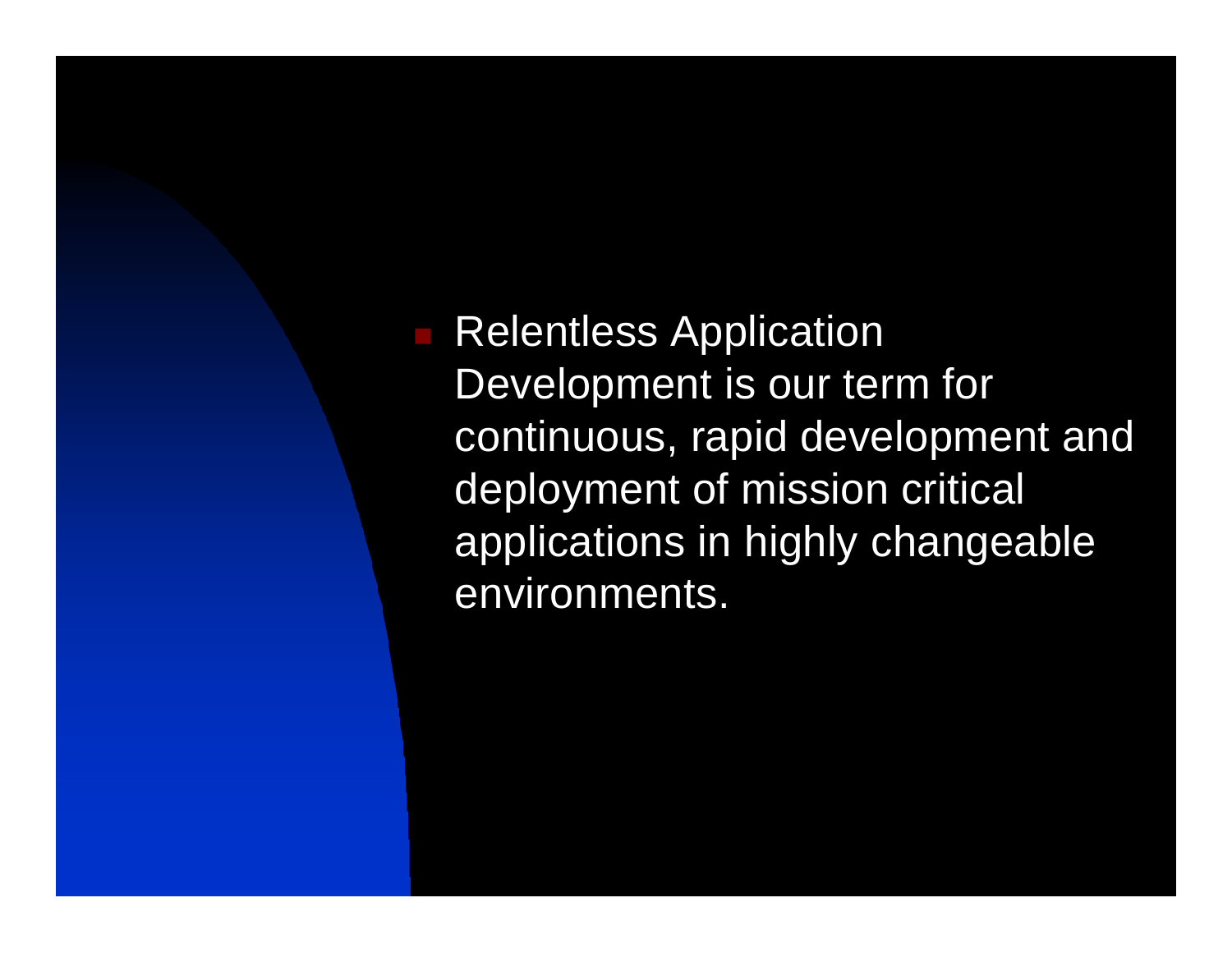# **Why relentless?**

- Biotech industry (the sequencing of the human genome is being finished and it's a race to patent novel sequences)
- High throughput laboratory technology and analysis methods are constantly being introduced.
- Fierce competition to deliver large quantities of data for drug discovery
- To fulfill our corporate mission,
- "*To Transcend the Limits of Medicine"*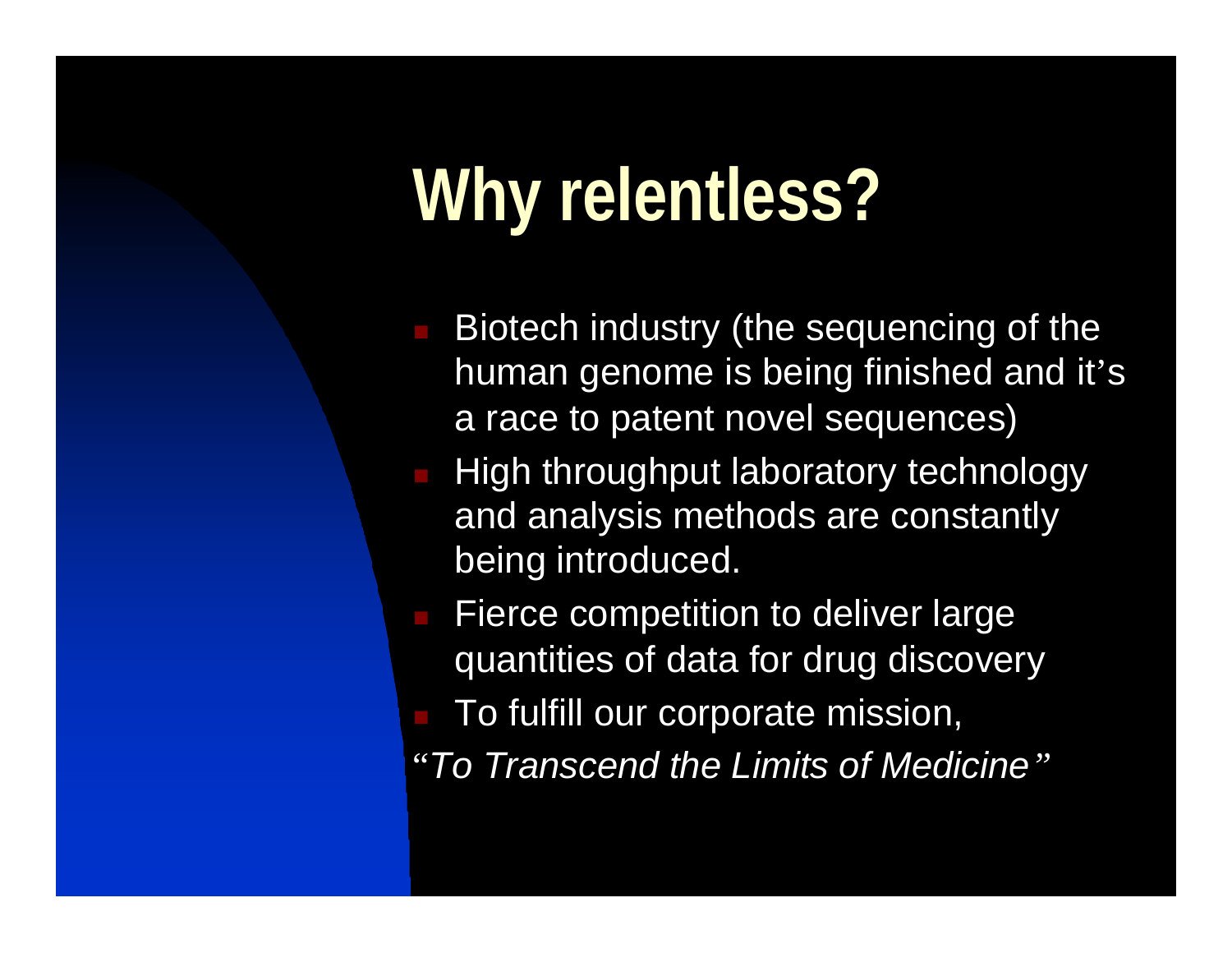## **Our Attitude**

- Suspicious of big process
- Wary of "experts" and silver bullets
- Make it easy for people to do the right thing
- Success of the project is everyone's responsibility
- Practice makes perfect not every project follows the same process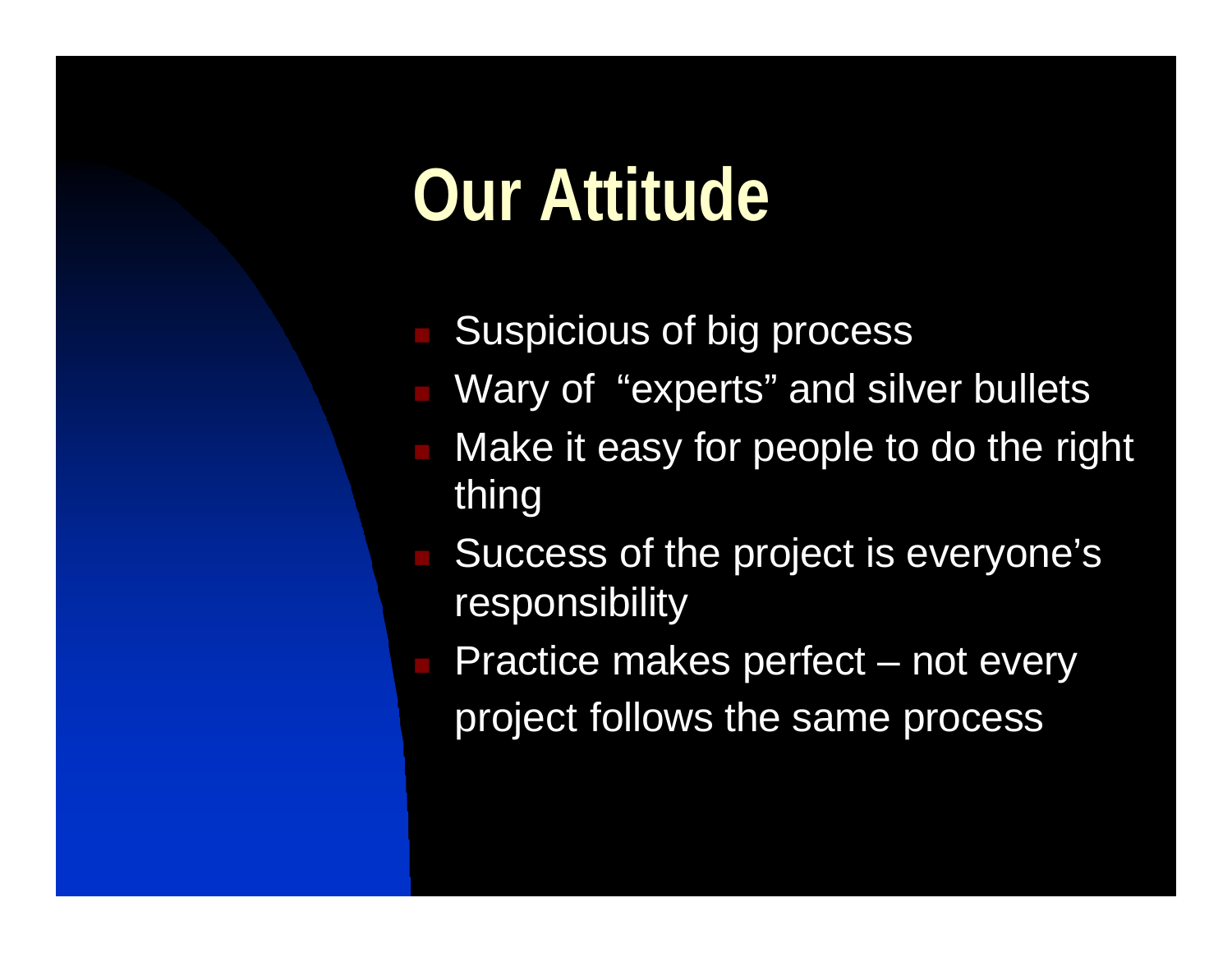### **What are appropriate projects for relentless development?**

- $\blacksquare$  Extension of existing applications  $\blacksquare$ not new applications
- Internal applications–not shrink wrapped
- **n Continuous feature enhancement** models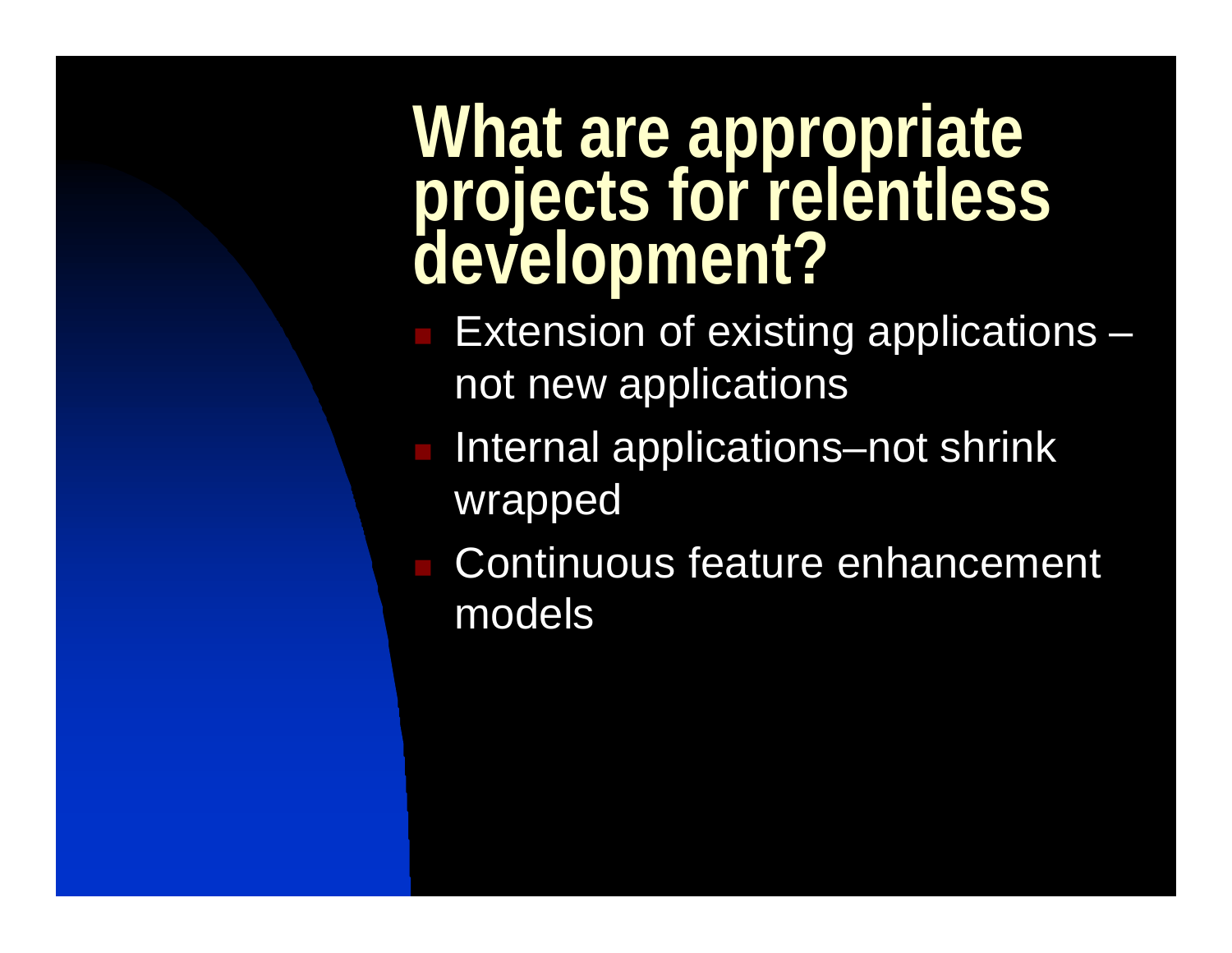# **Before you begin…**

- **Configuration Management and** build procedures, Installers
- Development and Test environments
- **n Project Management (Project** Tracking)
- **Communications Technologies** (web, email, groupware)
- Defect Tracking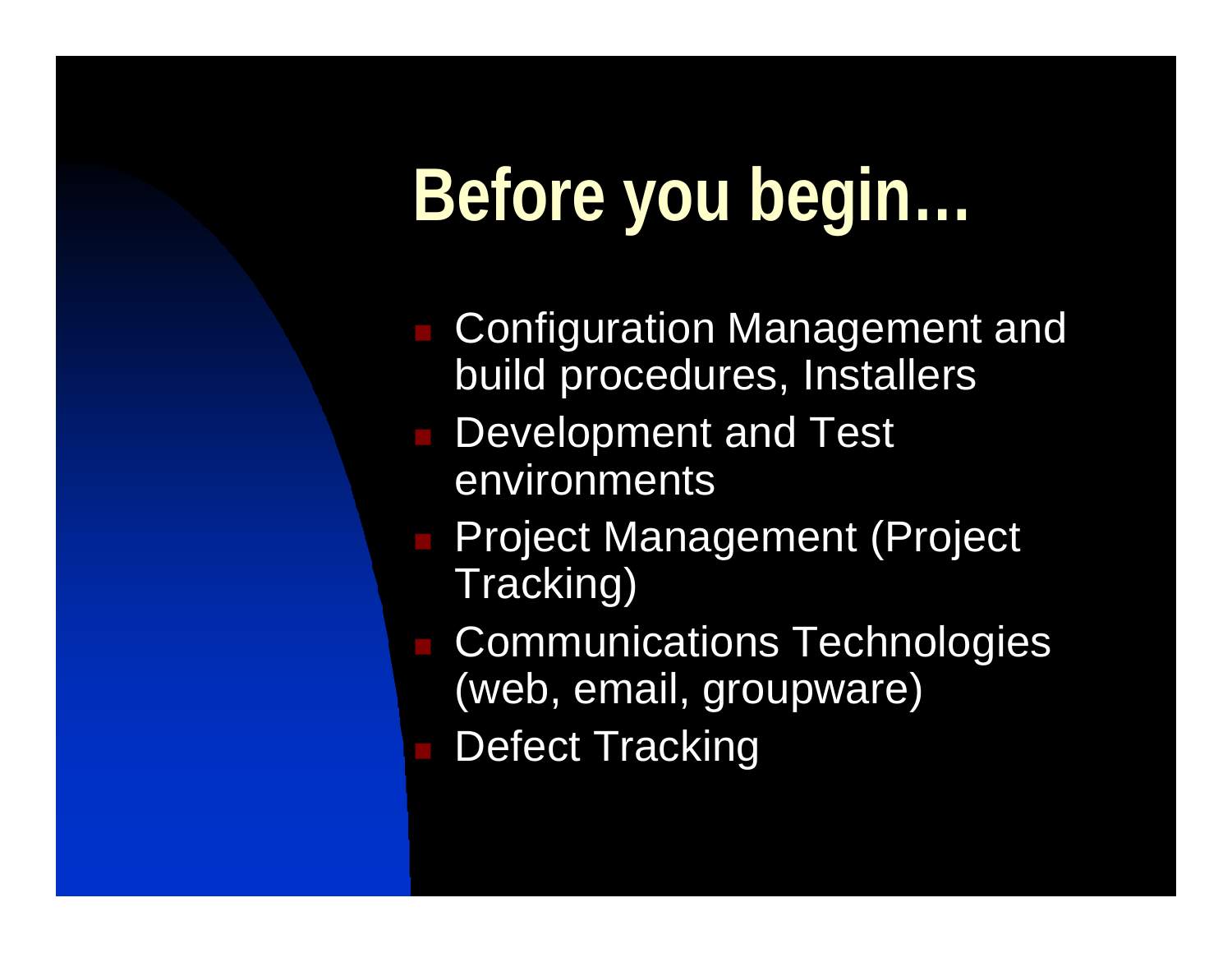# **Initial Planning**

- Identify stakeholders
	- $\overline{\bullet}$  Sponsor
	- $\triangle$  Customers
	- $\triangle$  Others
- Specify success criteria for the project
- **High Level requirements**
- Identify the people resources that will be needed. Identify roles and success criteria
- Revisit the list of deferred bugs.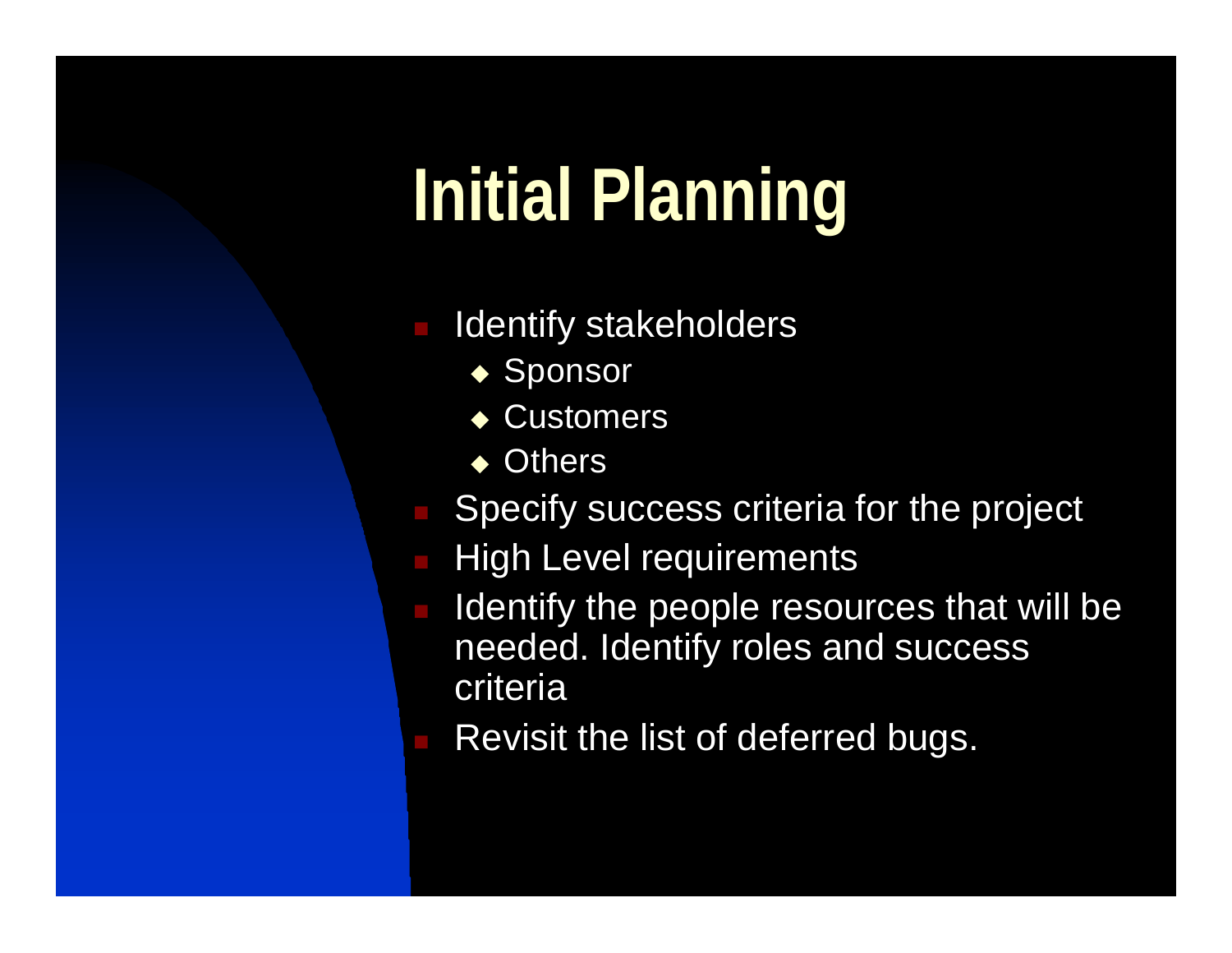# **Scheduling**

- Can't get it completely right from the start
- Tasks should be broken down to smaller tasks no bigger than 5 days
- Mini-milestones all along the way
- Each task has a go/no-go completion criteria
- <sup>n</sup> Allow some slack time to allow for contingencies
- Draft schedule should include holidays, vacations any known company events.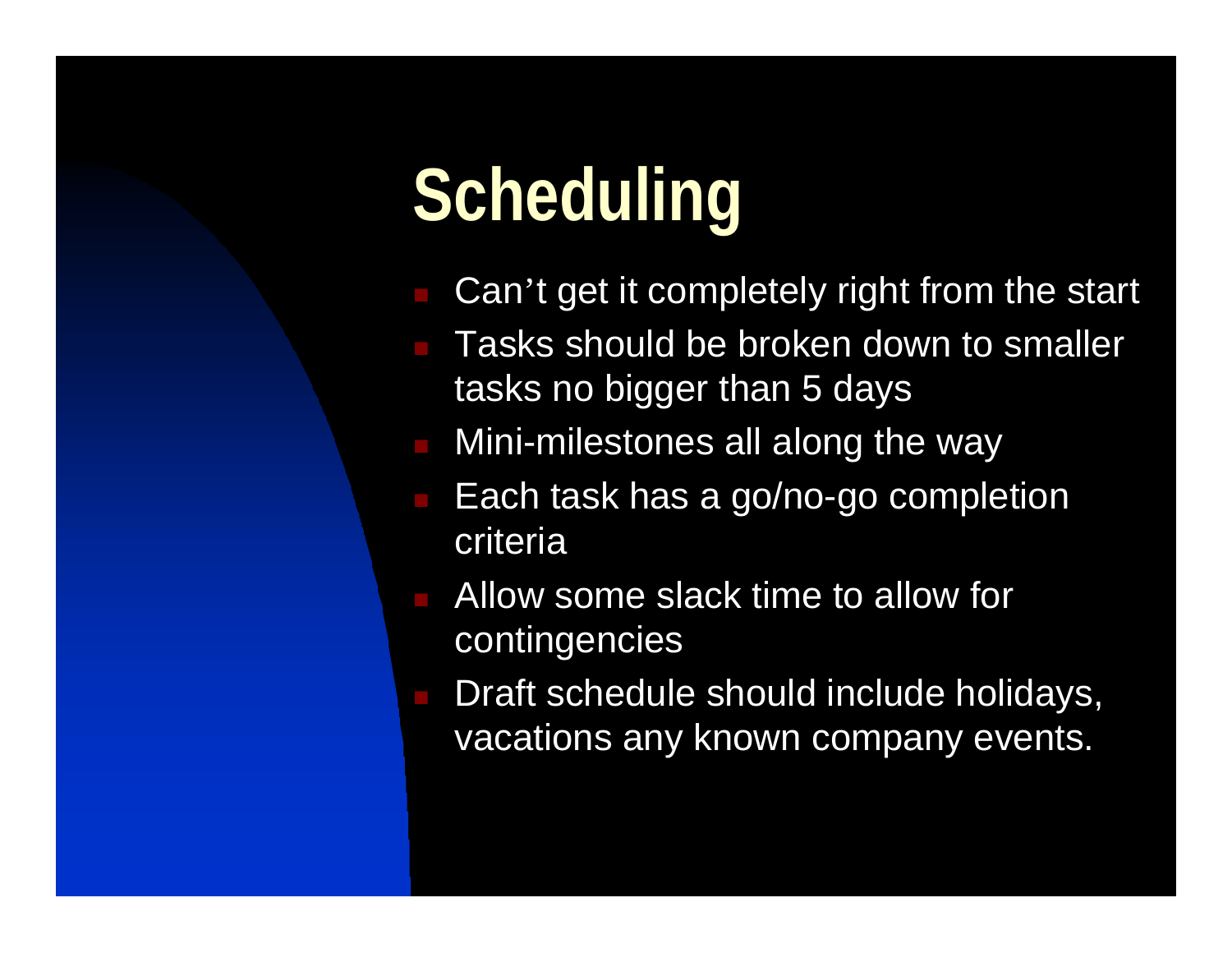## **Risk Management**

- Whatever can go wrong...
- Optimism is overrated
- Most problems can be foreseen and planned for
- Create and maintain a list of risks
- Involve people in the mitigation plan
	- It's an on-going battle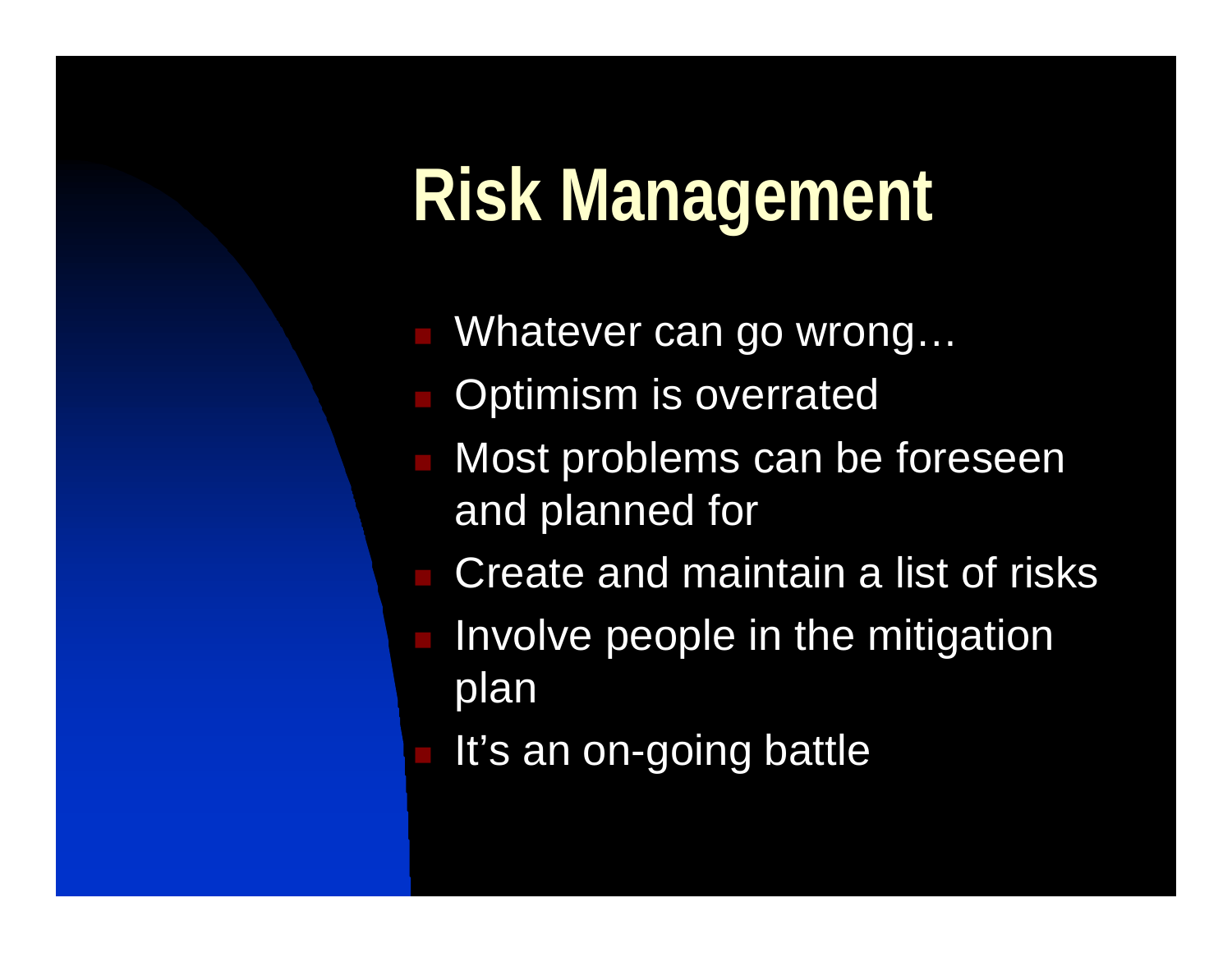## **Most Common Schedule Risks\***

- Feature creep
- Requirements or developer gold plating
- Shortchanged quality
- Overly optimistic schedules
- Inadequate design
- Silver bullet syndrome
- Research oriented development
- Weak personnel
- Contractor failure
- Friction between developers and customers

\*Steve McConnell, *Rapid Development*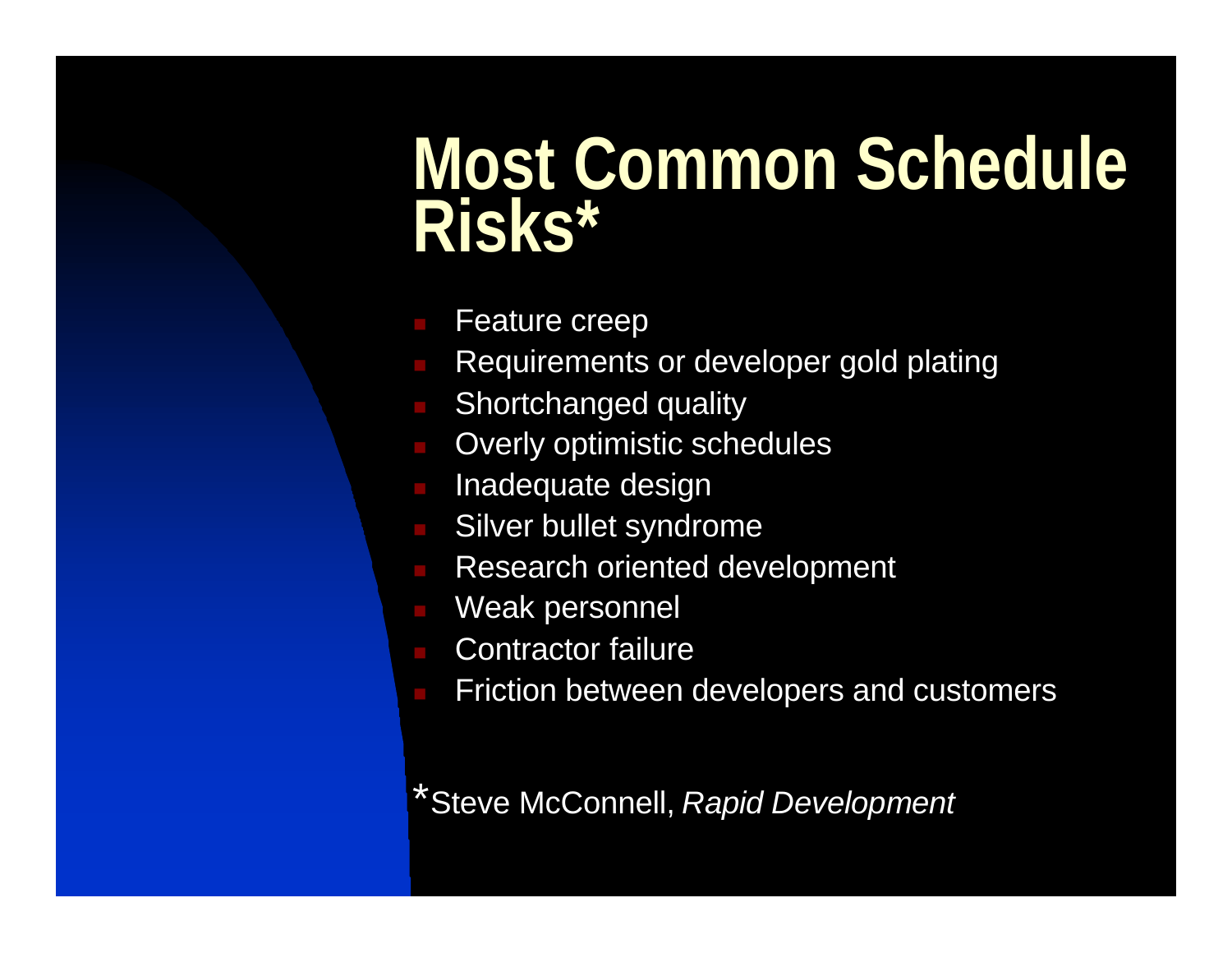## **Execution – actually running the project**

**Keep an issues list** 

- Manage to plan
- **Frequent check ins (at least a** couple of stand up 15-minute meetings)
	- Bug Triage early and often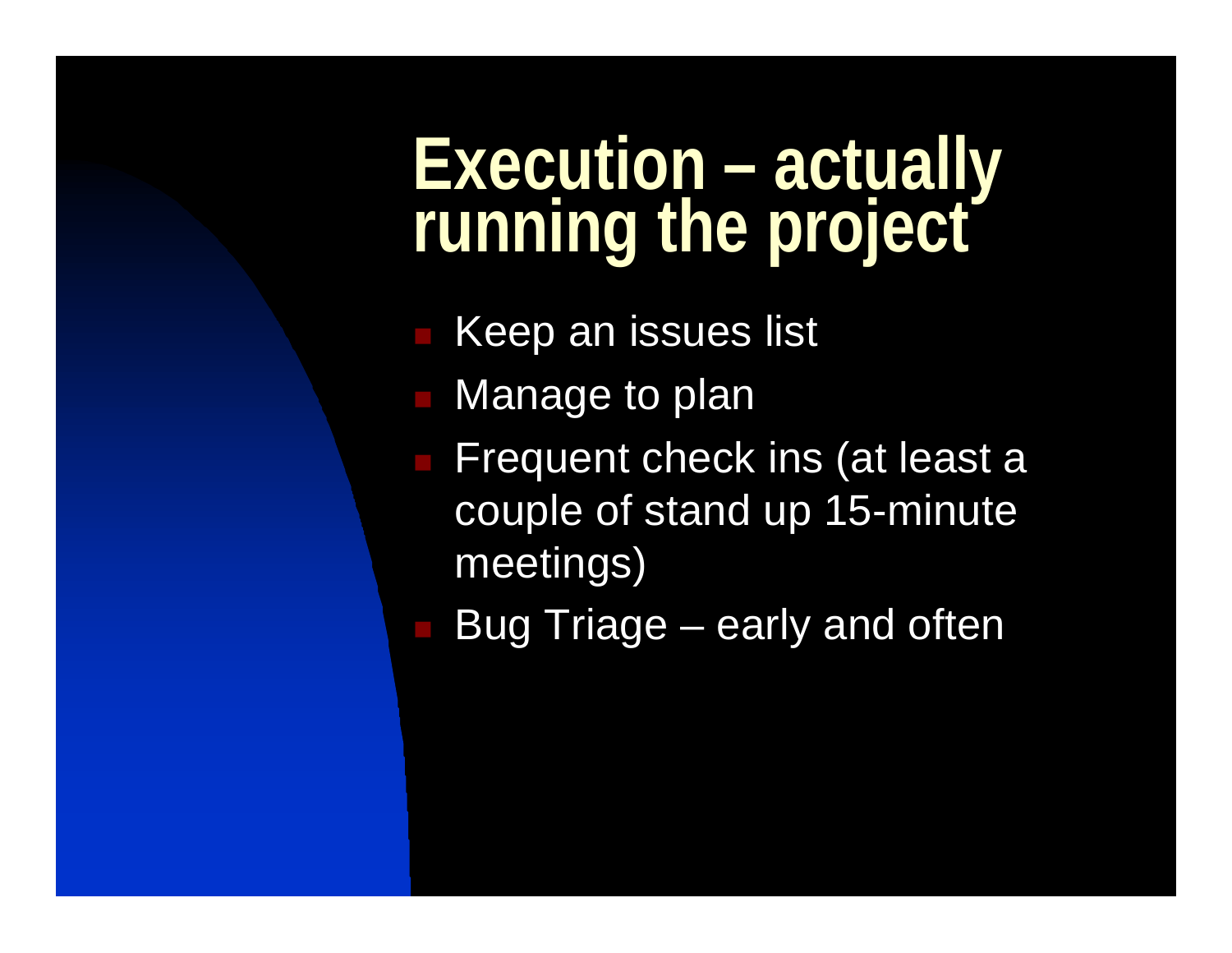# **People and Teams**

- Right set of skills, set of reasonable people
- Need to know what people are capable of doing.
- Team problems-take care of them right away
- Make sure everyone knows what they are doing when and what the success criteria is
- No amount of planning can make up for a team that does not gel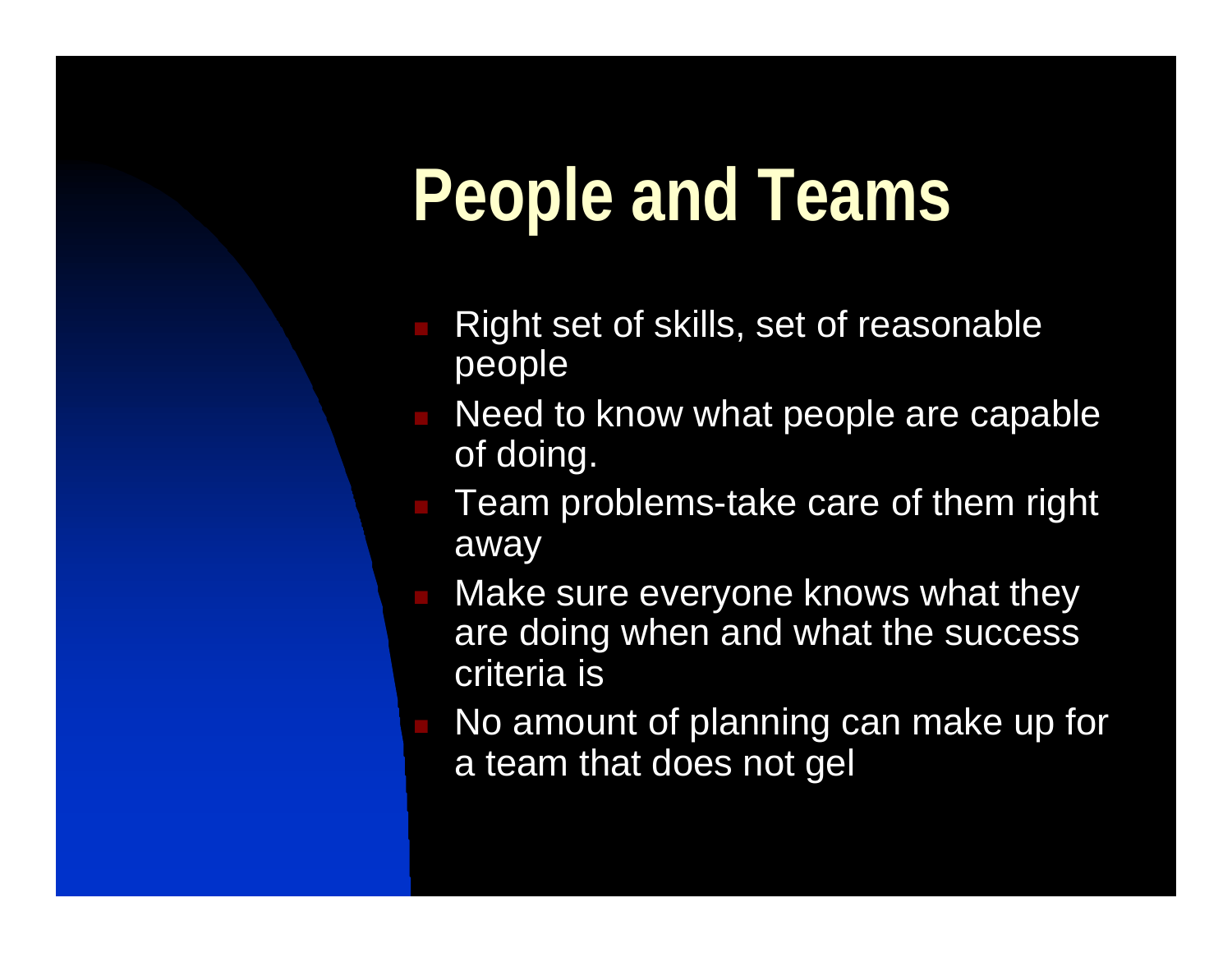# **Quality Assurance**

- QA personnel involved from the beginning.
- To automate or not to automate?
- Bug tracking system.
- **n** Developer unit tests.
- QA does GUI and integration and system tests.
	- Triage early and often.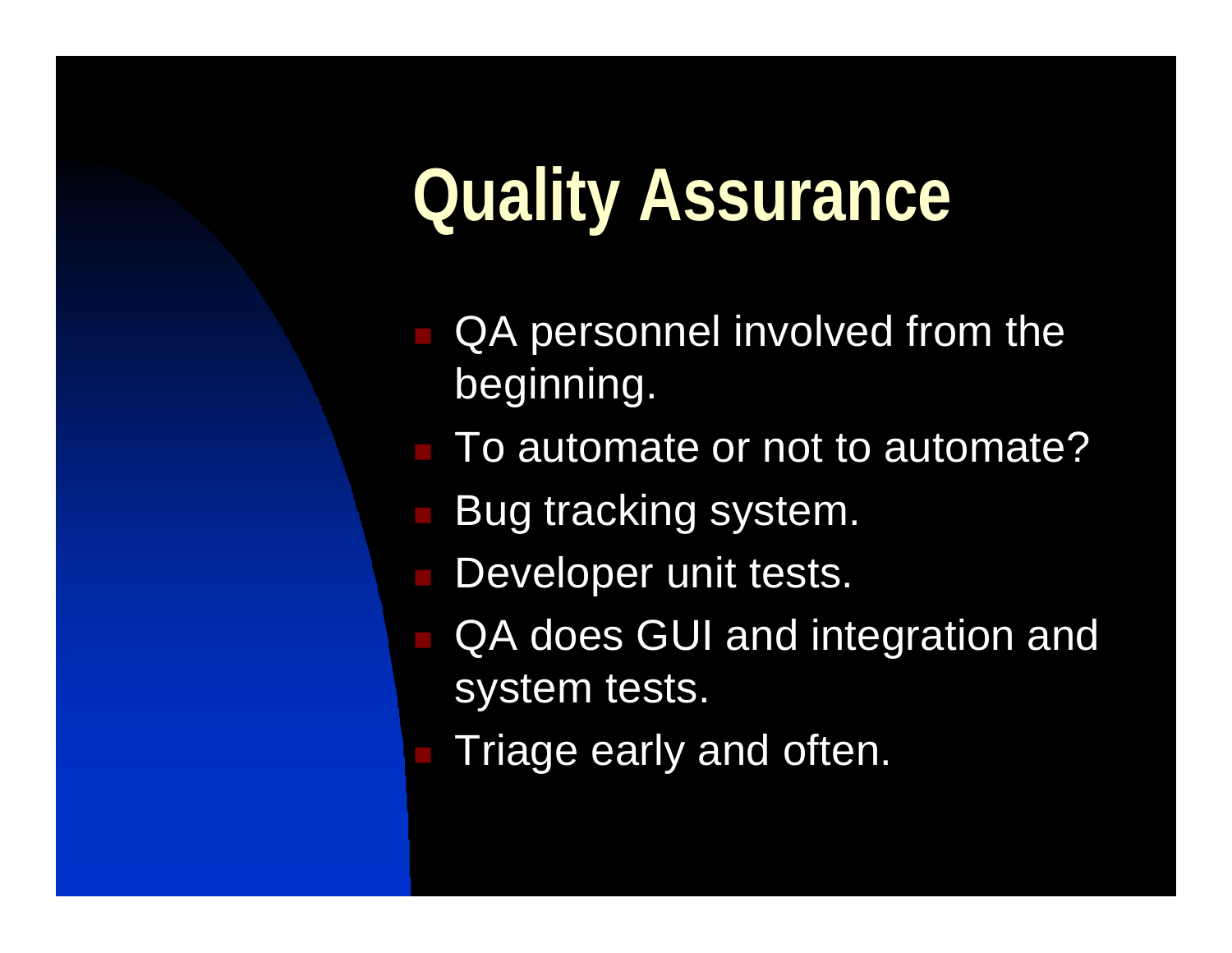## **Documentation**

- Can make or break your product with users
- Involve them early
- Involve them in prototyping, spec writing, requirements
- Don't print documentation make it web-based and you avoid long delays in getting things printed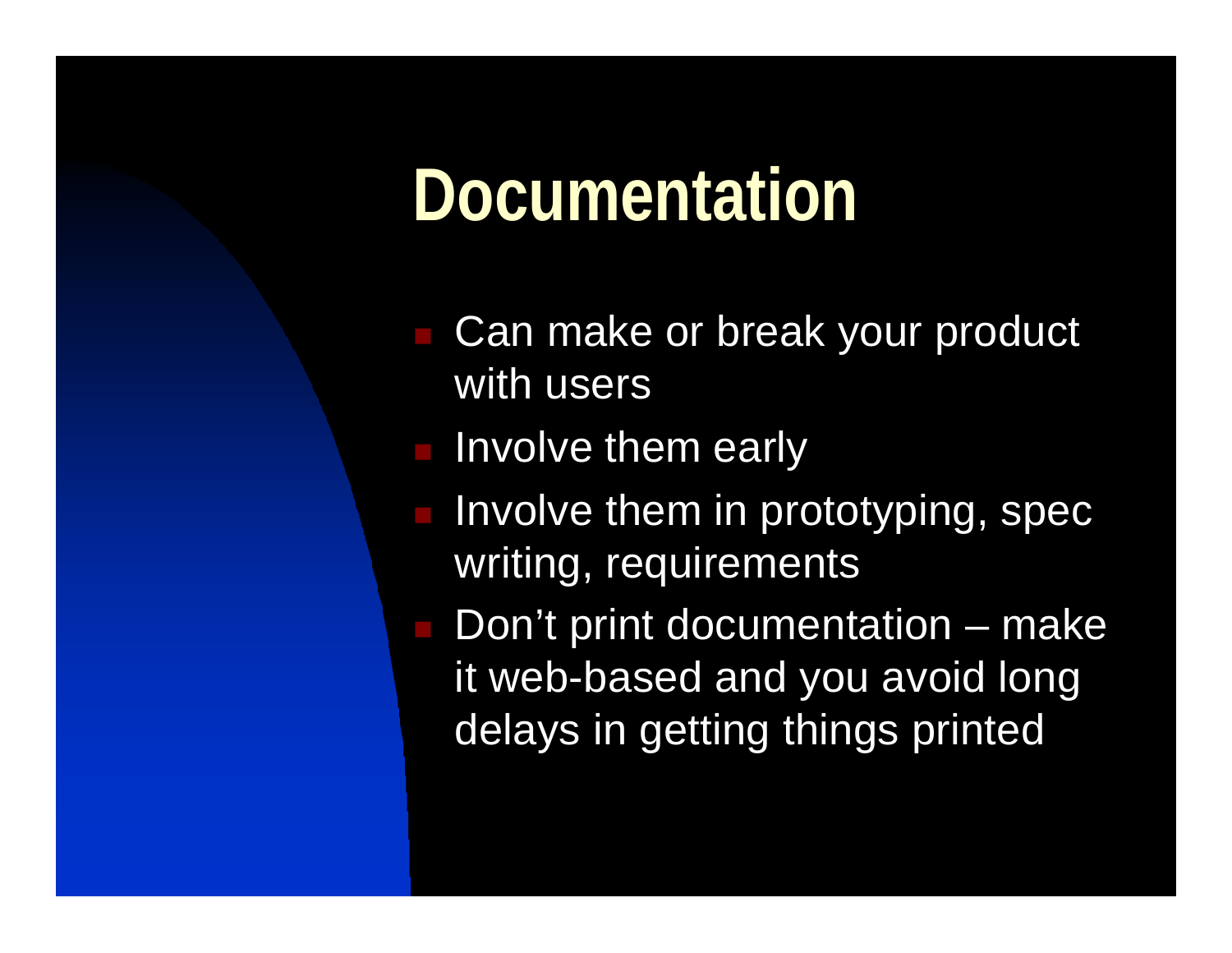## **The End Game**

**n** Post-mortem **Final bug resolution Celebration**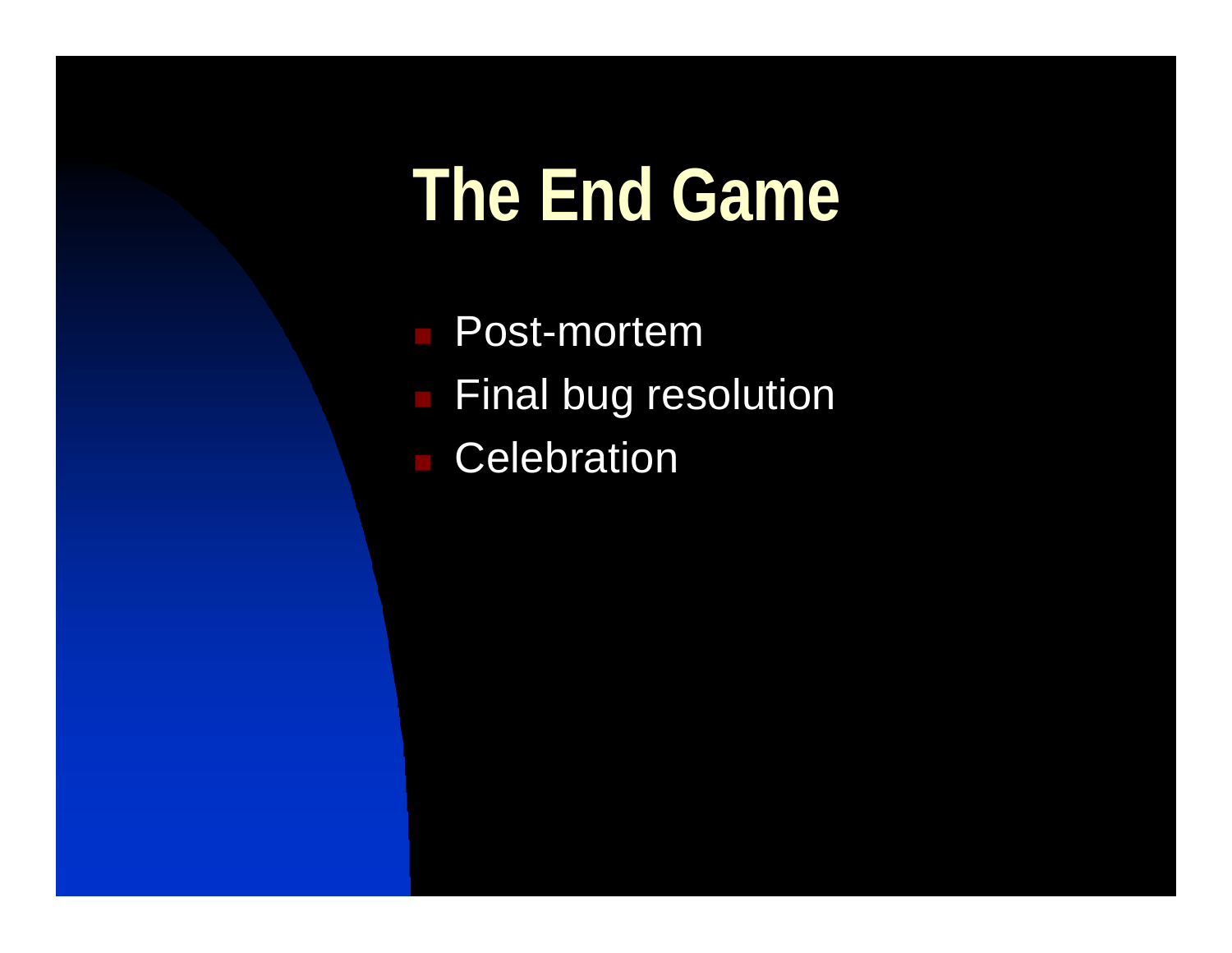## **10 Lessons Learned**

- Pay Attention projects don't run themselves – Active Project management
- Review the work of new people, particularly if they are inexperienced. Avoid surprises
- Do not skimp on analysis unless you are willing to rework things again and again.
- Give people space to explore and play, but make sure that first things come first: the project.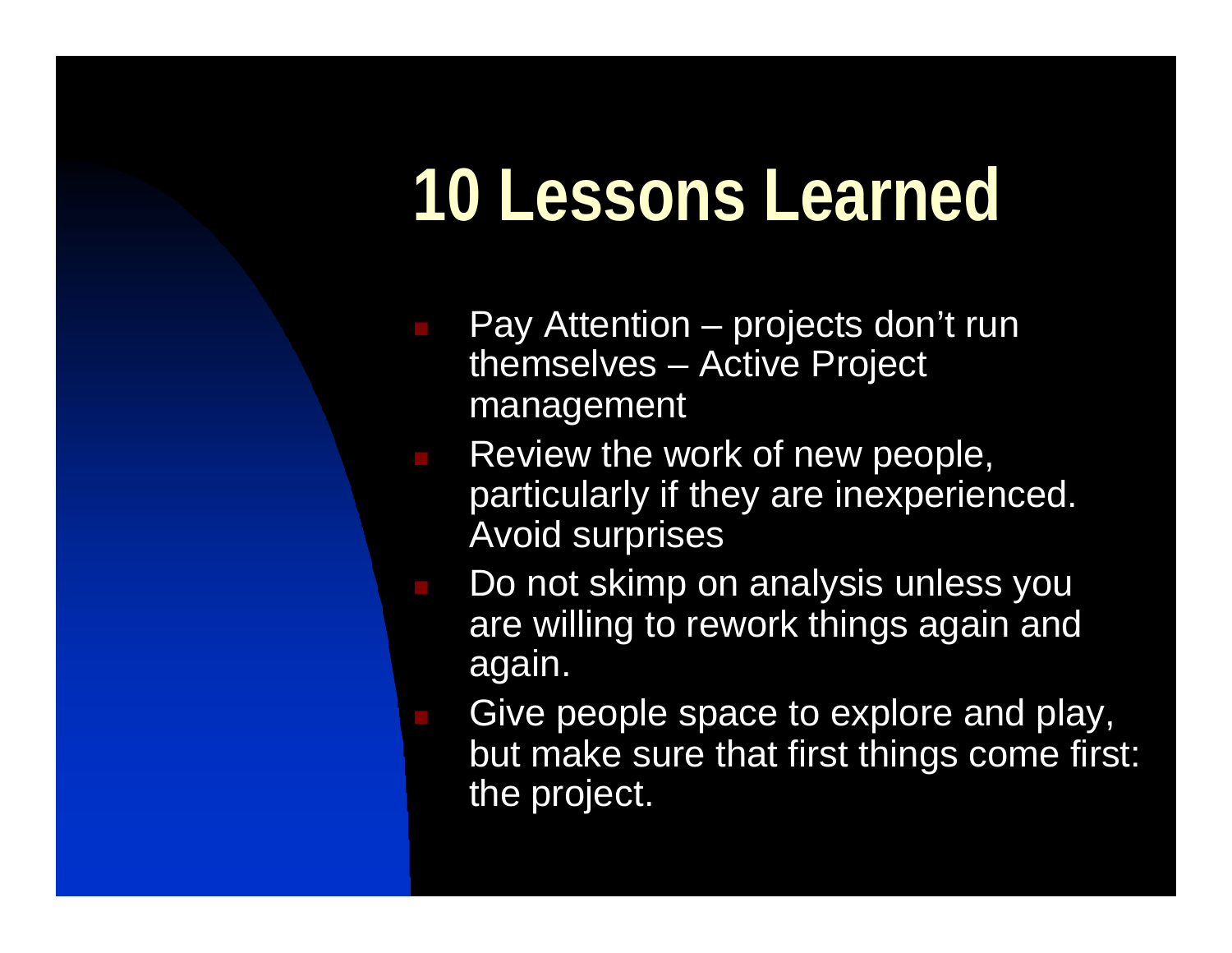### **10 Lessons Learned, continued**

- **n If something is not working, let it go.** And the sooner you let it go, the better.
	- It is important to engage everybody's mind on the project. Don't try to do all the thinking.
	- Having documentation enables you to bring in more people to help out.
	- Know the capabilities of the people you are working with (strengths and weaknesses)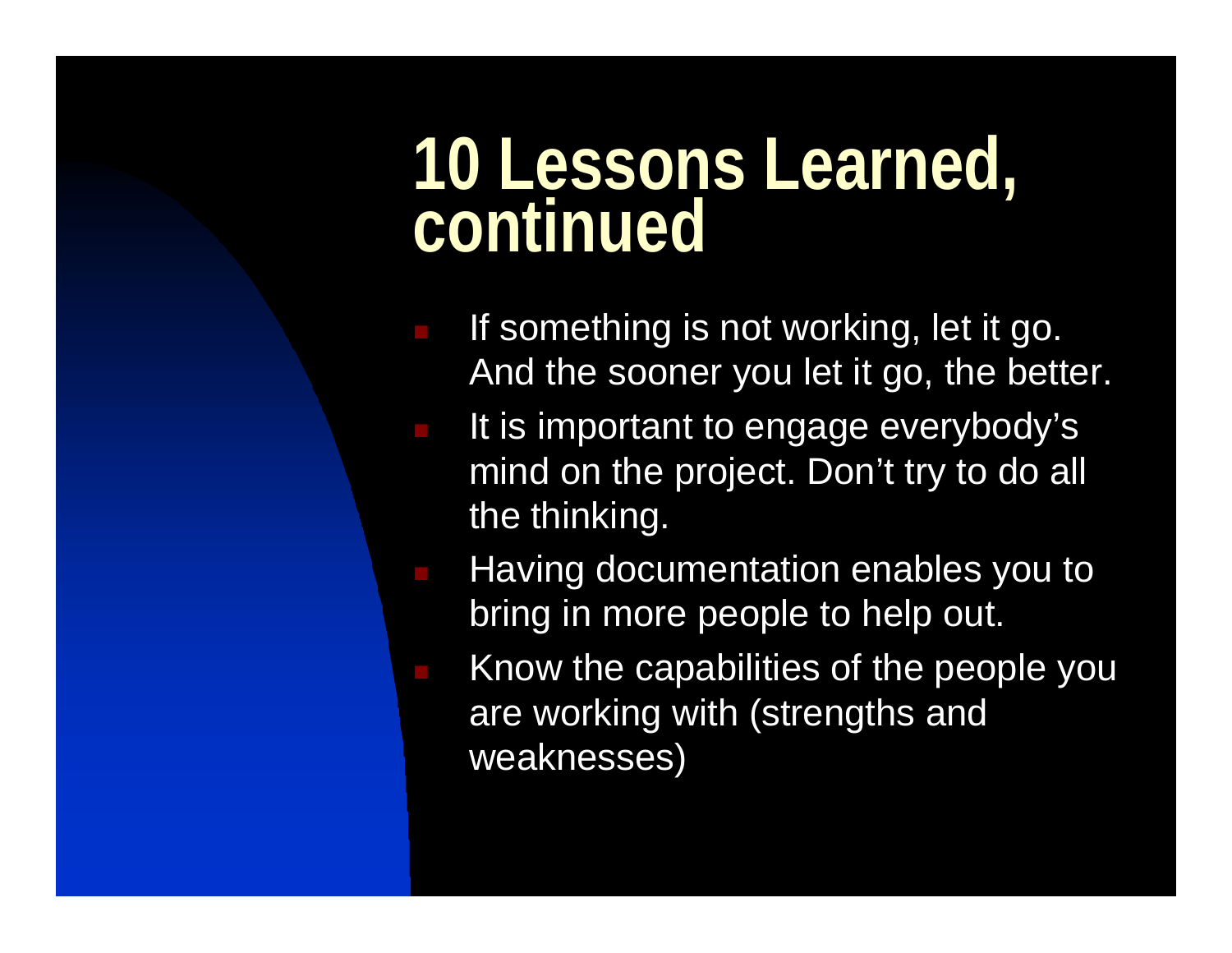### **10 Lessons Learned, continued**

Every task in the project plan should be associated with a deliverable and every deliverable should have a task that it is assigned to, no matter how trivial. n The earlier you can start testing, the better.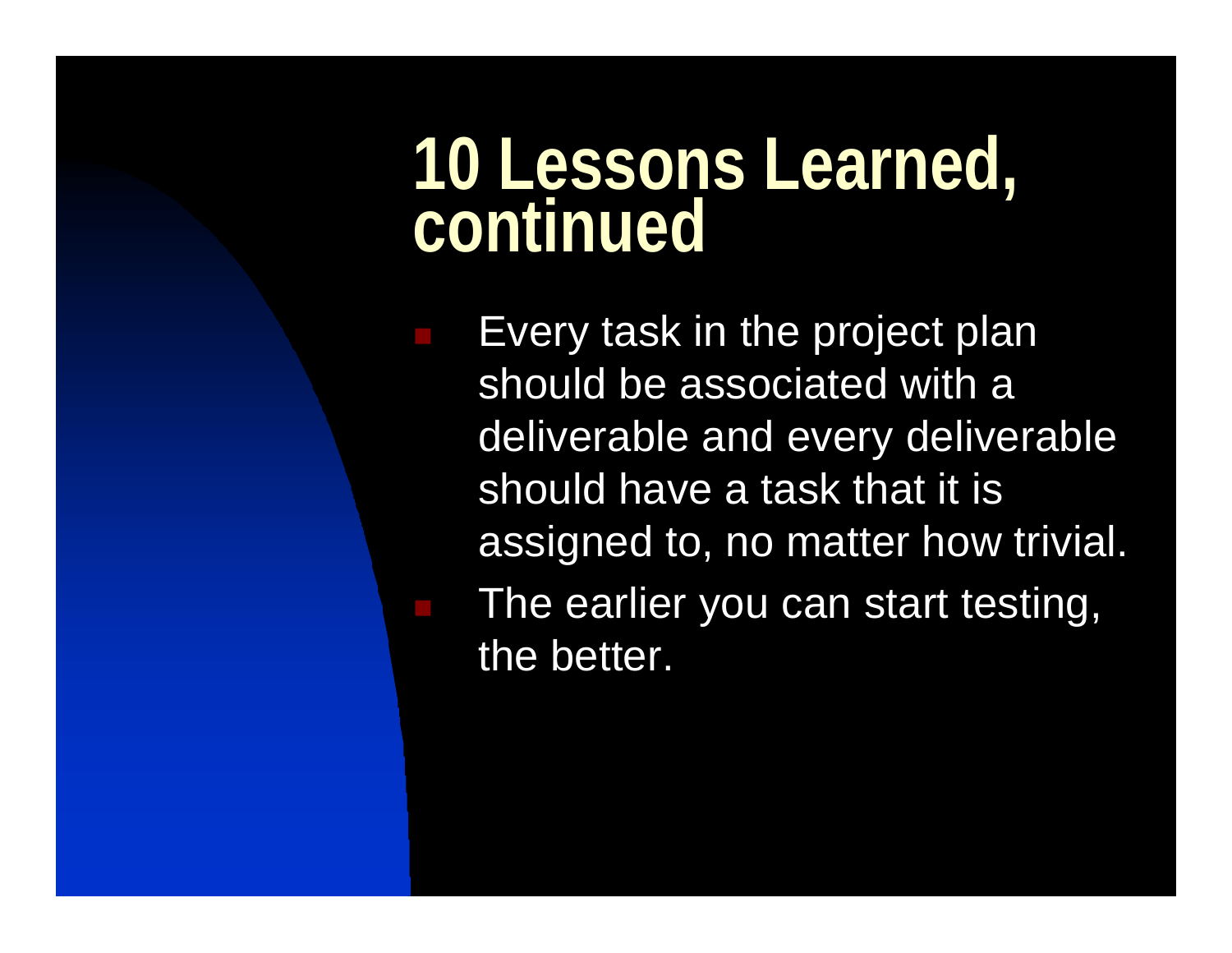### <span id="page-19-0"></span>Relentless Application Development

Linda McInnis & Marco Ocaña *Millennium Pharmaceuticals, Inc.* 640 Memorial Drive Cambridge, MA 02139

Relentless Application Development is our term for continuous, rapid development and deployment of mission critical applications in highly changeable environments.

- Time sensitive development
- Rapidly evolving new technology and methods
- Computing technology is changing very rapidly giving more power for less money

#### What is the environment?

The environment we work in is biotechnology where every thing is time driven and timeboxed because of the potential for large gain. For example, our company profits largely by creating research programs that result in the discovery of drug or gene therapy targets (patenting genetic structures). We are pushed on by a race to the finish for the discovery of novel genes and impending deadlines (the sequencing of the human genome project is finishing ahead of schedule and those that can find, understand and patent a sequence may be financially ahead).

What we do in the Millennium Informatics group is to build software research applications that aid scientists in doing analysis. As you can imagine, to the swiftest go the spoils. Our mission is to get scientists the tools they need before anyone else and the data must be reliable and accurate. We are rather unique in that we use traditional rapid application development tools and techniques but are continuously re-inventing or extending our processes. As a result, we have found certain elements to be key in being relentless in getting new feature, tools, and models out to our users. These are listed in this paper.

What are appropriate Relentless Application Development projects? The best candidates for using this process are

- Extending existing applications not brand new applications
- Internal applications not shrink wrapped
- Continuous feature enhancement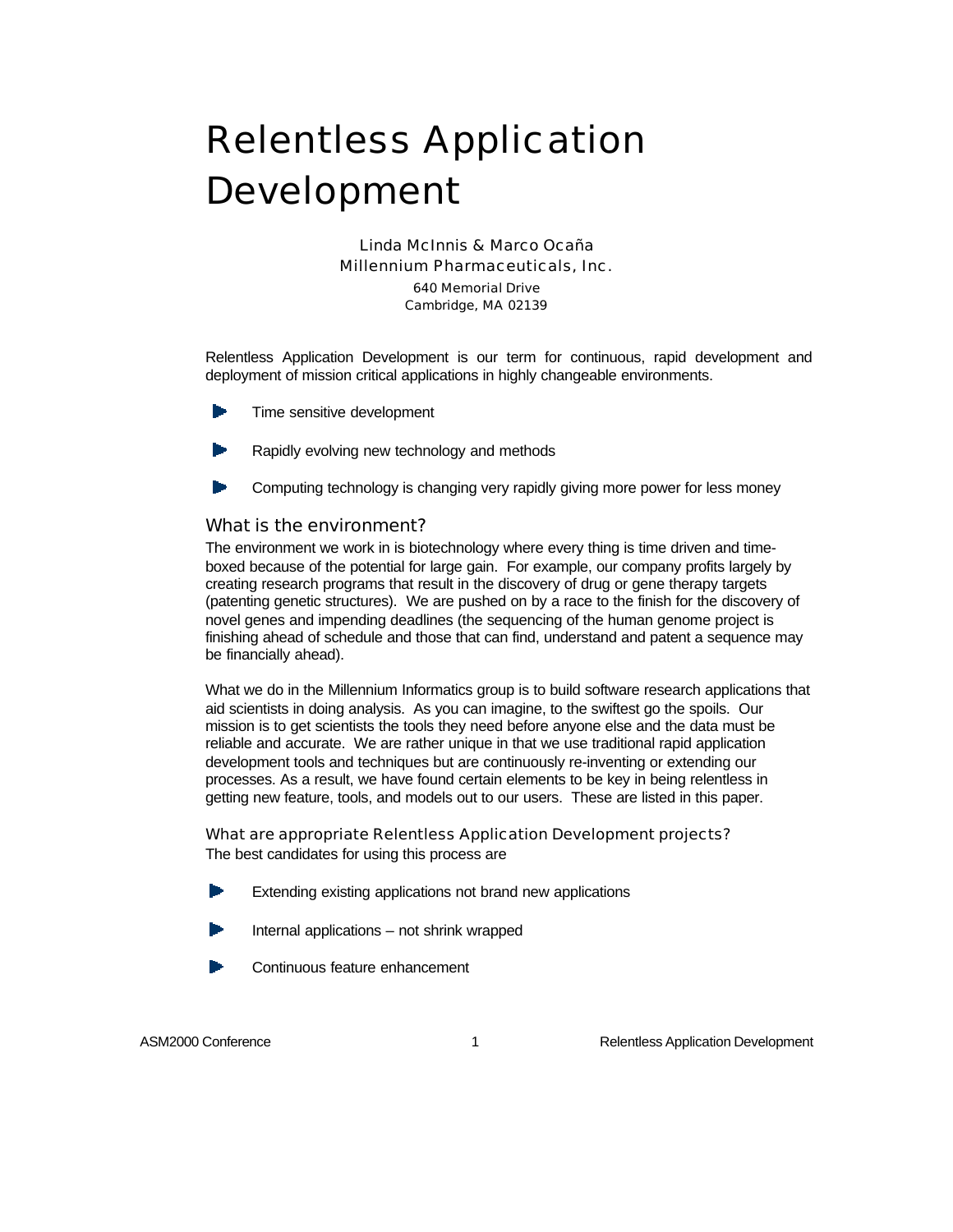We recommend this approach because new applications really require more time to design than extending an existing model particularly if the application is a foundation to future largescale development. This approach also works well for internal applications versus shrinkwrapped because there is additional planning overhead for getting materials to manufacturing, printing manuals, etc.

#### Our Attitude

This is a pragmatic approach used in real projects not concocted by process "gurus". We are trying to make this a down-to-earth, realistic way to approach projects. One size doesn't fit all and some techniques make sense in some projects and not on others.

Example: Big projects require more rigor with documentation, sign-offs, reporting structures because keeping everyone on the same page is difficult.

To restate our objectives in this paper, we believe we can suggest ways for you to develop, test, document and deploy applications in as little as three months by using a combination of standard and innovative development processes to get speedy development and appropriate quality.

#### Before you begin

If your company will continually be producing software of some kind, you should get management support and staffing for the following functions that will allow you to build, test and manage software projects in an efficient way

- Configuration Management and build procedures, Installers
- Development and Test environments
- Project Management (Project Tracking)
- Communications Technologies (web, email, groupware)
- Defect Tracking

#### Configuration Management

We are using this term more loosely than industry standard because on small teams you will probably not have a department or even more than one person to do the configuration/release management, builds, procedures and installation scripts.

You should institute agreements with your developers that the product should be buildable on an every day basis. In other words, they won't check they haven't at least tested code in that and that they feel won't break the build.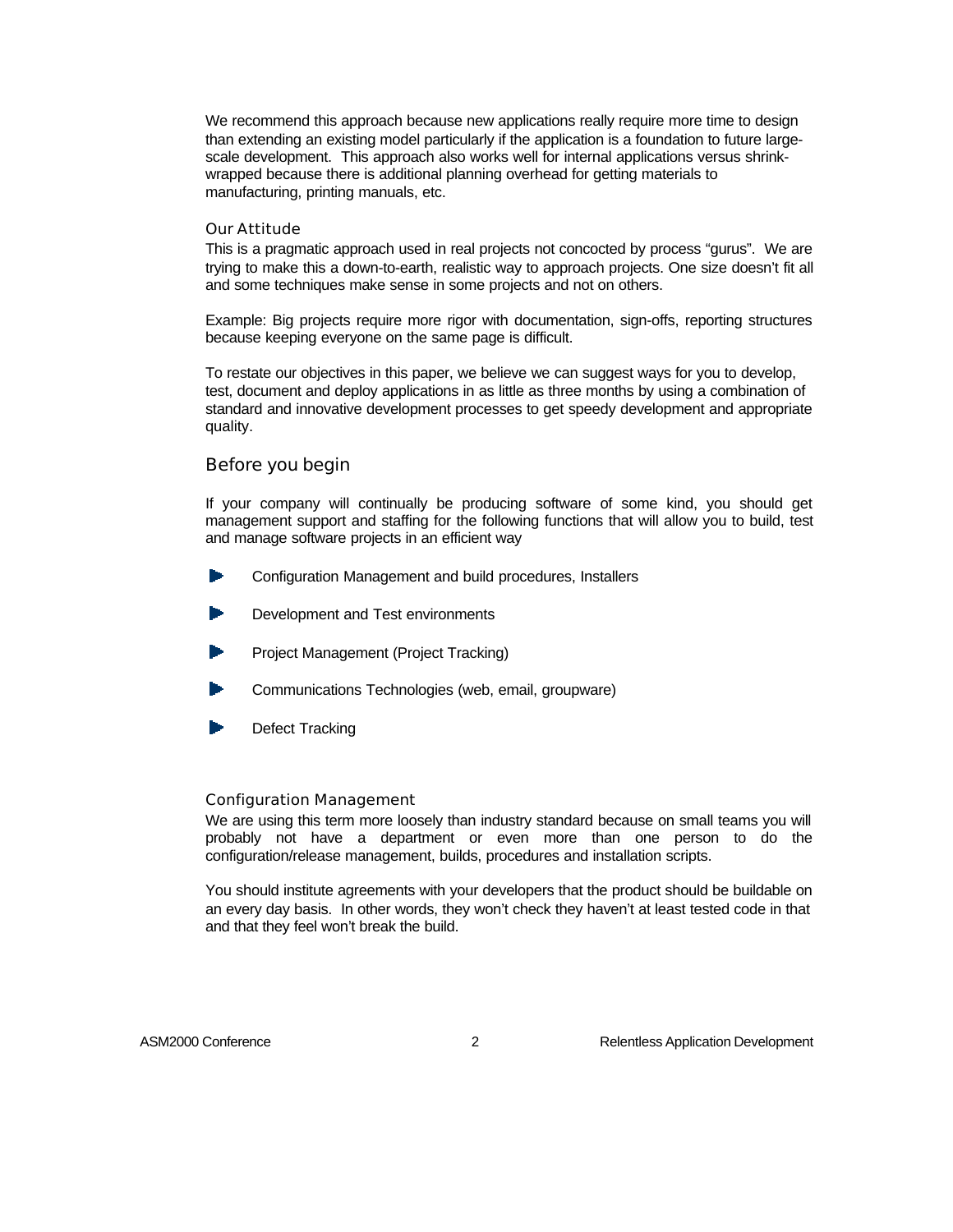If you set up a system of build procedures that include running a smoke test as part of the build procedure, you can get a large return on testing investment and speed bug detection. It also enables you to head off creeping development time by keeping on schedule. You can segment component development at the developer level with clear responsibilities and write the test automation to email the developer with the faults in his component. It is such a good system that it allowed us to built and test every day and to release new components into production on a monthly basis.

#### Development and Test Environment

Having and maintaining a test environment is vitally important to speed and accuracy. They take time to set up and maintain. Our current situation is a client server set of applications that are large and closely coupled thus leading to a large number of interacting components. For example, verifying that changes to a database do not clobber another application's database change is an enormous environment management challenge.

We have found it helpful to use interns to maintain a clean and pristine environment in the test lab.

#### Bug Tracking/Change Management

Bug tracking is absolutely essential to determine the health of your development process. It is like the tests your doctor does such as blood pressure and cholesterol. It is not the whole story but merely an indicator of health or potential problems.

Put these things ahead of actually trying to build code because it becomes automatic behavior so you don't have to think about things but creating and testing code.

You should also keep in mind when trying to maximize speed that you will have to actively manage the project – we discuss this in the next section of this article.

#### Before you begin coding

As Stephen Covey tells us, you have to start with the end in mind. Before you set about coding you have to make sure you know what you are building, who will be doing what when

- **Requirements**
- $\blacktriangleright$  Communications
- **Team Building**

#### Team building and Communications

You can have some of the greatest talent in the industry, but if the team can't pull together to get the job done, the best-planned project will fail. You can get an idea of the team dynamics early in the process by involving the whole team in the planning process using methods like the Yellow Sticky Method for Project Estimation. This is a technique effectively used in manufacturing for many years as a way of having each team member make estimates on the tasks before them and use peer review to determine the schedule. It gives a much more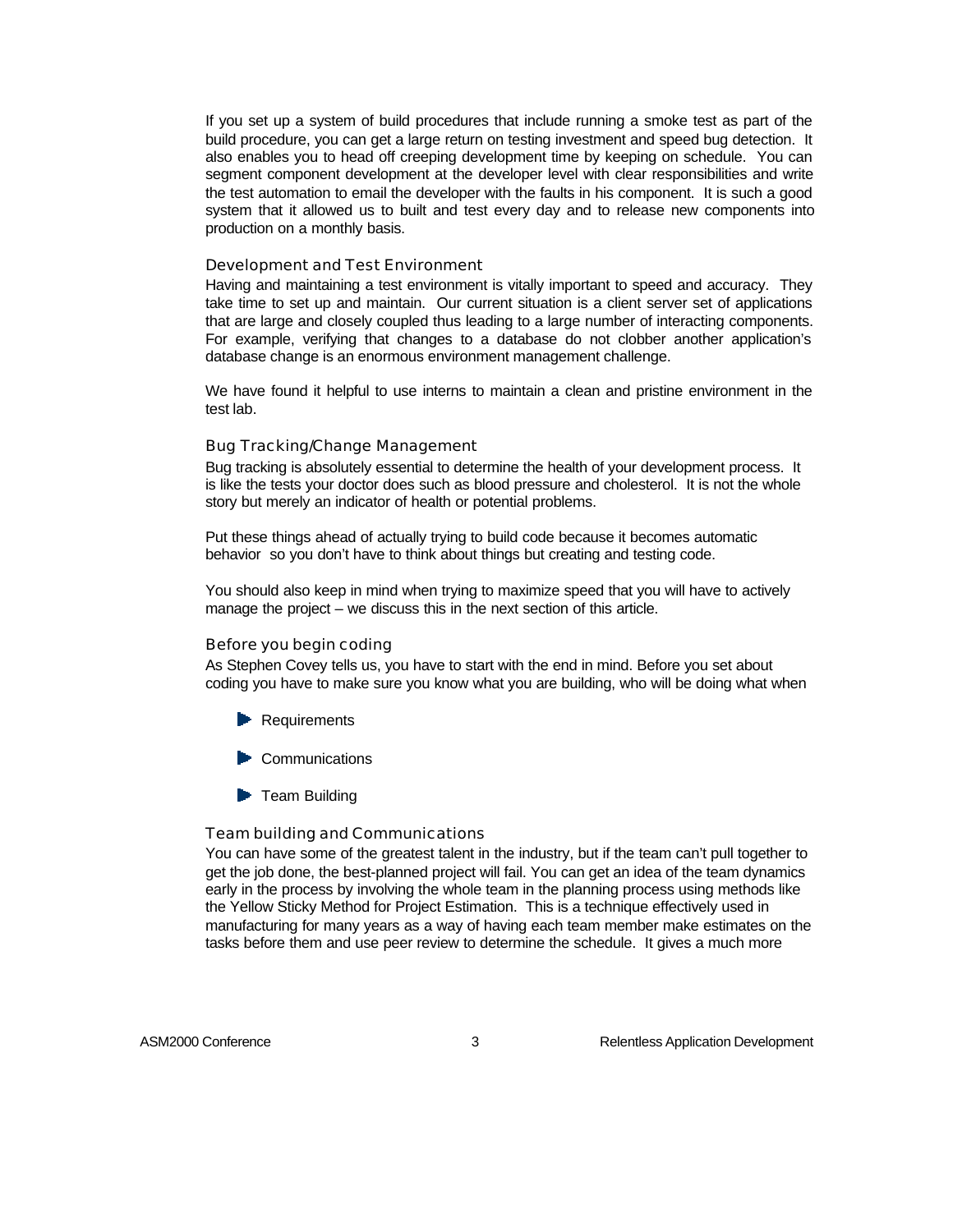reasonable and accurate schedule and the team owns the schedule so they will be more likely to meet it and take responsibility for it.

For more looks at how team work together, get a copy of Tom DeMarco's book Peopleware.

#### Initial Planning

Planning is an iterative process. You don't just write the spec and begin building software.

To build the right product at the right time you have to involve the users but also be able to understand their perspective. For example, if you are building a financial management tool, you need to interview managers who will use the tool, but you also have to interview their assistants and upper management because they may be users who were not thought of originally as stakeholders.

We go into a project, knowing some prioritized high-level requirements (one paragraph descriptions), but not the requirements in detail. We then touch base with users to make sure that the priorities still apply. We recommend looking at requirements methodologies such as James and Susan Robertson's Requirements Analysis guidelines and their Volare model for requirements gathering. We also employ use cases, which also help testers get a jump on their test plans.

We create a preliminary schedule that includes some rough dates for the completion of a requirements document, the completion of design and coding, and the completion of integration testing. Be sure to

- Identify stakeholders: Sponsors, Customers
- Specify success criteria for the project
- **High Level requirements**
- $\blacktriangleright$  Identify the people resources that will be needed. Identify roles and success criteria
- $\blacktriangleright$  Revisit the list of deferred bugs.

Once we have an idea of what we're building, we try to put together a tentative schedule.

#### Scheduling

We are assuming that you are not constrained by an end date from above you in the organization. If you are time-boxed from the start you'll have to make some hard choices about what you can and cannot do on the project based solely on schedule. Scheduling backwards is one of the primary causes for a failure rate of about 69% in software projects.

We find that it takes several iterations to get the schedule right. Each schedule contains:

 $\blacktriangleright$  Tasks should be broken down to smaller tasks no bigger than 5 days

ASM2000 Conference 4 Relentless Application Development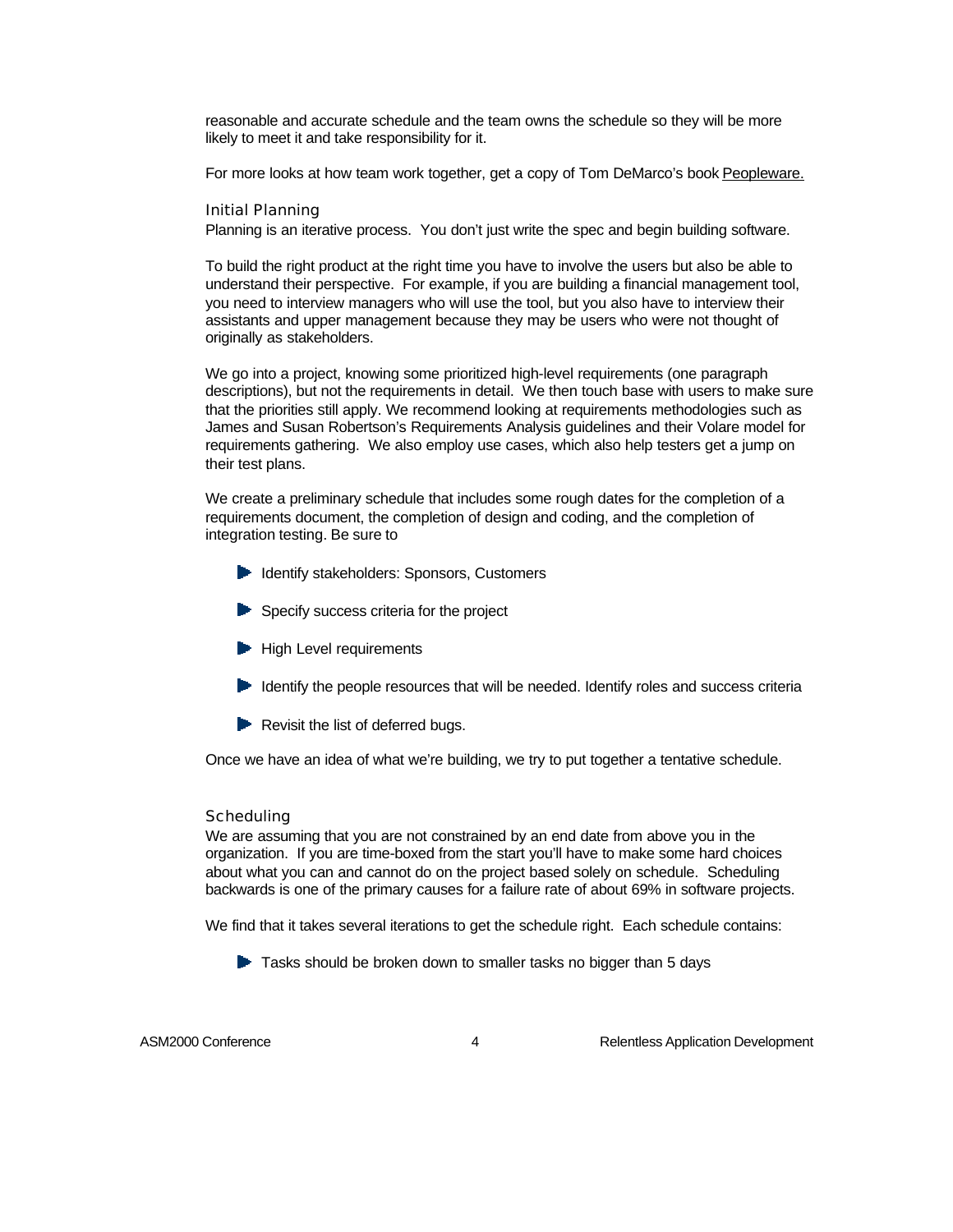- $\blacktriangleright$  Mini-milestones all along the way
- Each task has go/no-go completion criteria
- **Draft schedule includes holidays, vacations any known company events.**

Allow enough time in the schedule so that if some one gets ill or goes on vacation, the project will not derail.

#### Most Common Schedule Risks

Most of you are risk managers and so this list should be quite familiar but if you have forgotten, Steve McConnell has created a great list of schedule risks in his book *Rapid Development*. Some are:

- $\blacktriangleright$  Feature creep
- Shortchanged quality
- **Diverly optimistic schedules**
- $\blacktriangleright$  Inadequate design
- Silver bullet syndrome
- **Research oriented development**
- Weak personnel
- Contractor failure
- $\blacktriangleright$  Friction between developers and customers

#### Risk Management

Risk Management is one of the most difficult areas to do well in a project simply because there are so many risks to cope with but as part of your job as a development, qa, or doc manager, you must cope with the unexpected. So when you are about to publish your schedule think of these points and add them to your list of things to be aware of:

- $\blacktriangleright$  Have a plan for everything that can break
- $\blacktriangleright$  Nail as much down as early as possible
- Make sure you've got a great team
- $\blacktriangleright$  Have agreements in place about how things are done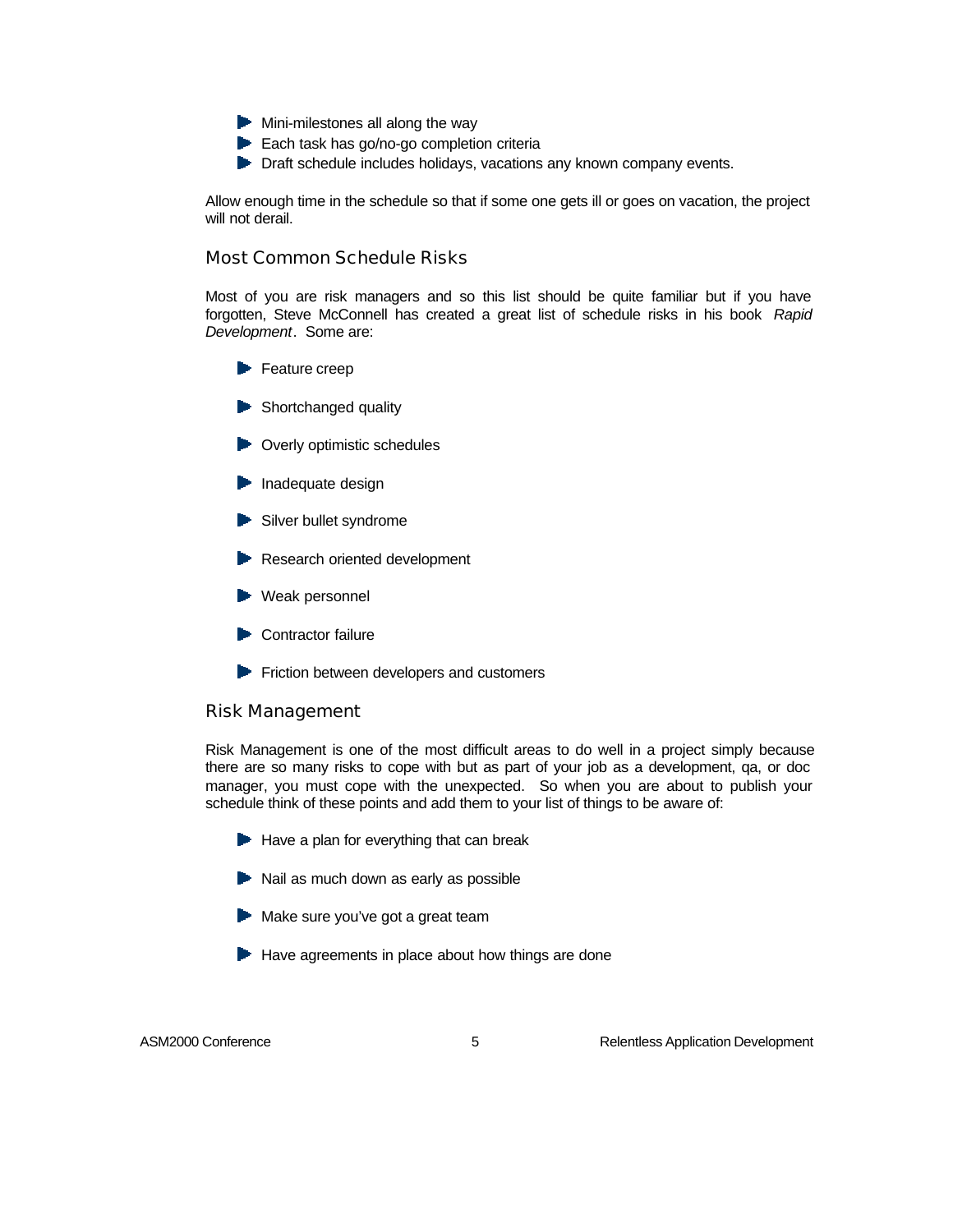Execution – actually running the project

You have gotten your requirements in shape, you've got a great team, you feel you know what you're doing – how do you keep the project on track?

There are some simple techniques that can keep you on track and on schedule

- $\blacktriangleright$  Keep an issues list
- $\blacktriangleright$  Manage to plan
- $\blacktriangleright$  Frequent check ins (at least a couple of stand up 15-minute meetings)
- $\blacktriangleright$  Bug Triage early and often

Projects don't just happen, it's a careful dance of individual effort balanced by skilled management and a bit of luck. By keeping a list of issues present to the team, an individual knows what is the next challenge and can gracefully move on to solving it. Checking in frequently keeps people actively engaged and focused on issues. Bug triage gives you a sense of how healthy the project is.

Schedule frequent short check in meetings each week to review milestones for the week and another one near the end of the week to see if you are still on plan. These don't have to be formal, this is just to re-inforce what you are doing and is it on track.

#### People and Teams

If you want speed you have to have high bandwidth communications and cooperation, people have to get along. You have to set a tone and culture on the team that the priority is to ship great software. No amount of planning can make up for a team that does not gel, you have to get the right set of skills, set of reasonable people. Make sure everyone knows what they are doing when and what the success criteria is

Take care of team problems right away or they will crash your project.

#### Quality Assurance

Quality assurance can be your best defense against errors so involve them from the beginning. You can also get more coverage by having developers do unit tests as well.

You need to be able to track bugs so a bug tracking system is essential, don't develop with out some tracking mechanism. Metrics are easily available when you track defects and you can tell the health of your projects by looking at bug find rates.

#### Documentation

Documentation can make or break your product with users. Involve the documentation folks early – as early as prototyping, spec writing, and requirements.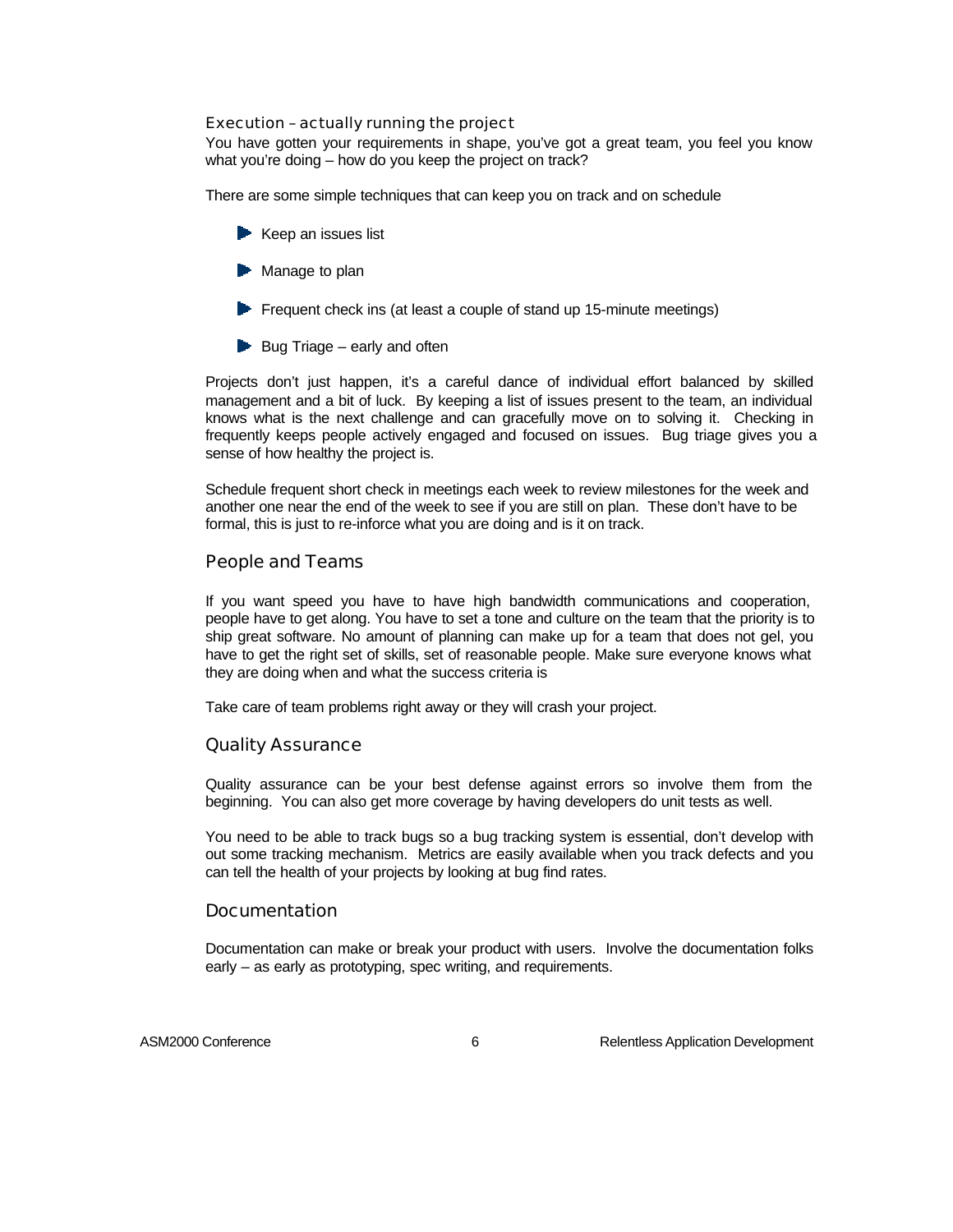If you want to maximize speed, don't print documentation – make it web-based and you avoid long delays in getting things printed

#### The End Game

The project has gone very well, you've shipped – are you done yet? No, there are still things to set up for the next release and these include:

- **Post-mortem**
- $\blacktriangleright$  Final bug resolution
- **Celebration**

#### 10 Lessons Learned

- 1. Pay Attention projects don't run themselves Active Project management
- 2. Review the work of new people, particularly if they are inexperienced. Avoid surprises
- 3. Do not skimp on analysis unless you are willing to rework things again and again.
- 4. Give people space to explore and play, but make sure that first things come first: the project.
- 5. If something is not working, let it go. And the sooner you let it go, the better.
- 6. It is important to engage everybody's mind on the project. Don't try to do all the thinking.
- 7. Having documentation enables you to bring in more people to help out.
- 8. Know the capabilities of the people you are working with (strengths and weaknesses)
- 9. Every task in the project plan should be associated with a deliverable and every deliverable should have a task that it is assigned to, no matter how trivial.
- 10. The earlier you can start testing, the better.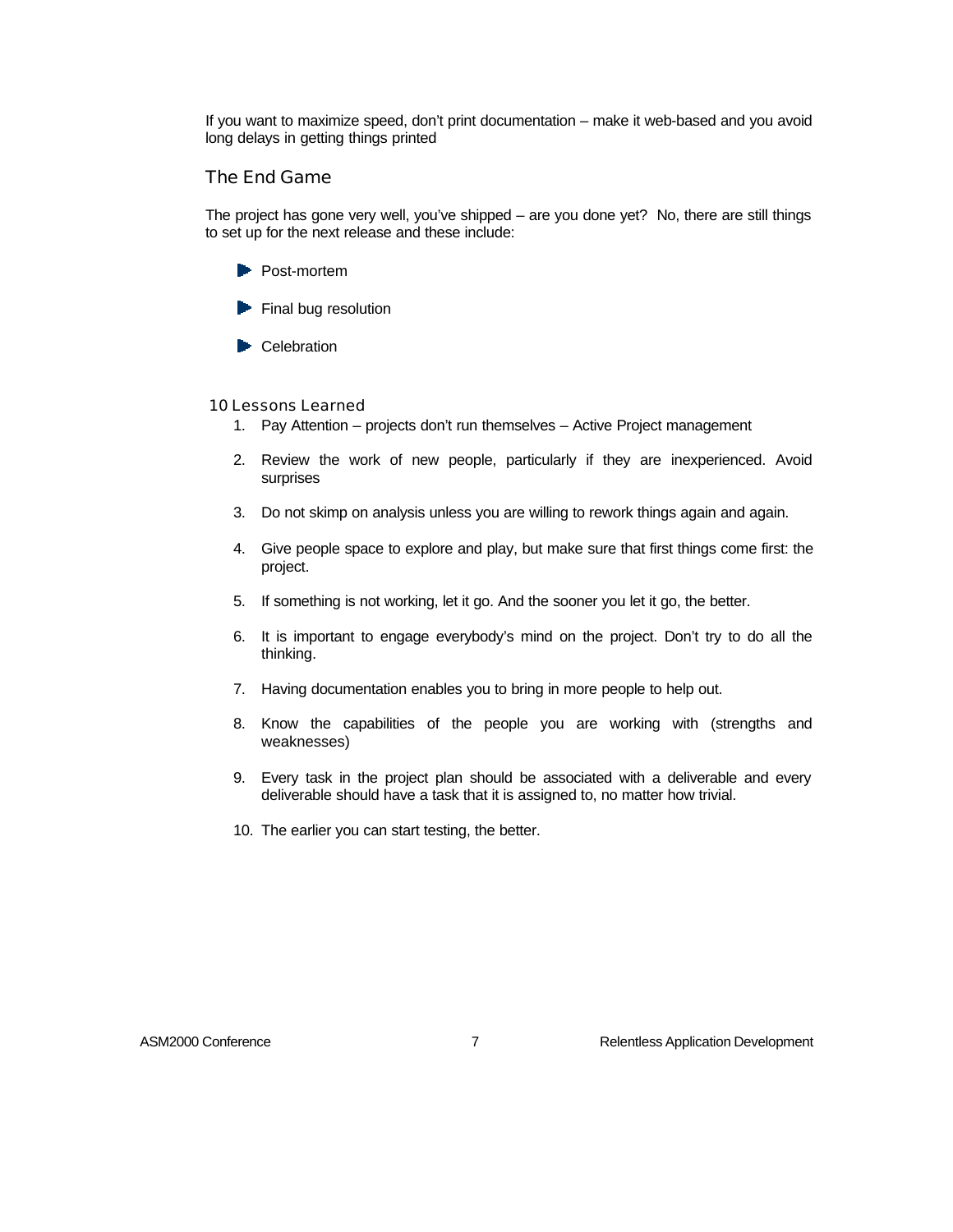Bibliography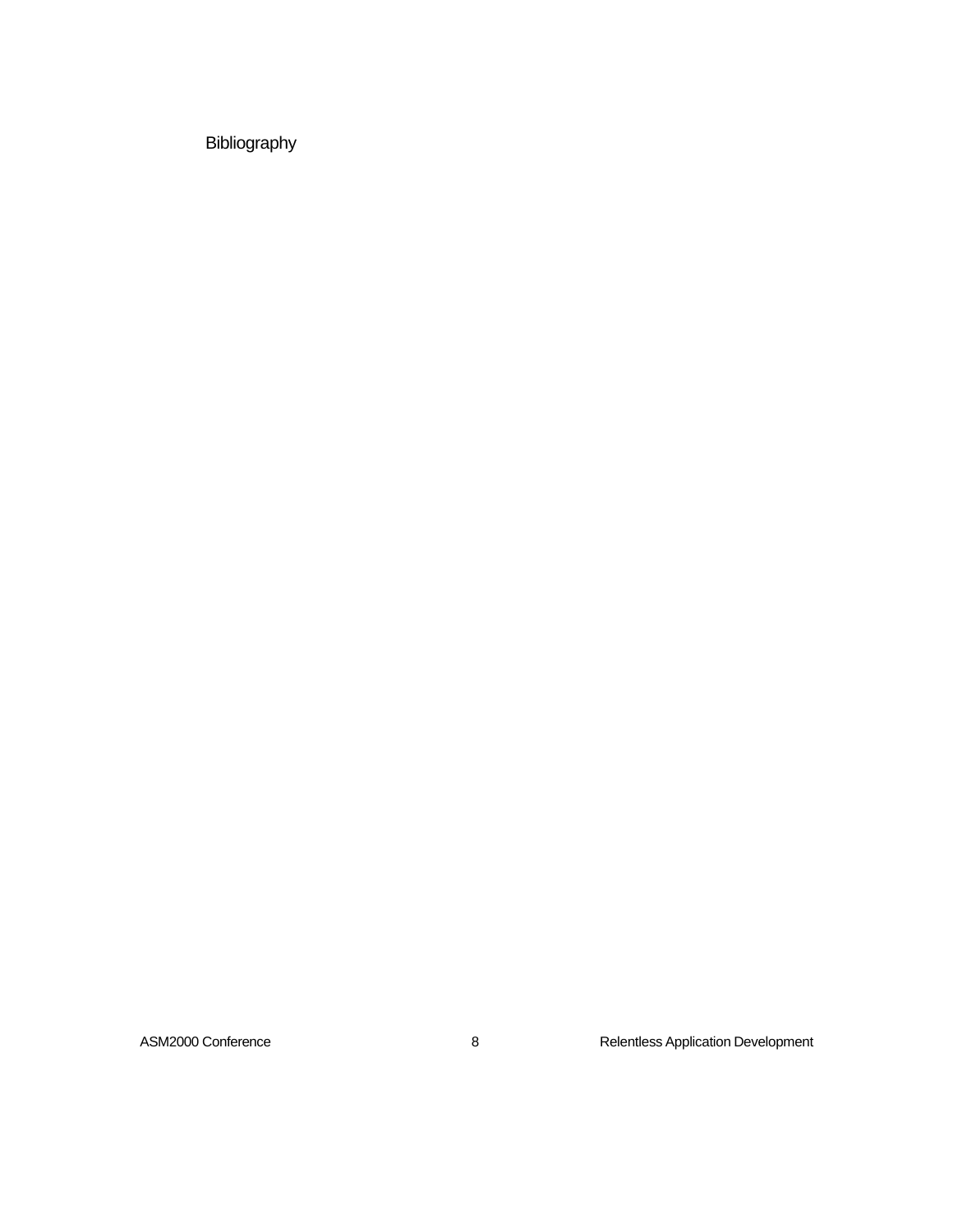*1001 Ways to Energize Employees* by Bob Nelson

*1001 Ways to Reward Employees* by Bob Nelson

*Black-Box Testing : Techniques for Functional Testing of Software and Systems* by Boris Beizer

*Built to Last : Successful Habits of Visionary Companies* James C. Collins, Jerry I. Porras

*Code Complete : A Practical Handbook of Software Construction* by Steve McConnell

*Death March : The Complete Software Developer's Guide to Surviving 'Mission Impossible' Projects* by Edward Yourdon

*Developing User Interfaces : Ensuring Usability Through Product & Process* by Deborah Hix, H. Rex Hartson

*Dynamics of Software Development* by Jim McCarthy

*Effective Methods for Software Testing* by William Perry

*Make It So : Leadership Lessons from Star Trek : The Next Generation* by Wess Roberts, Bill Ross

*Object Oriented Software Testing : A Hierarchical Approach* by Shel Siegel, Robert J. Muller

*Principle-Centered Leadership* by Stephen R. Covey

*Rapid Development : Taming Wild Software Schedules* by Steve McConnell

*Rapid Software Development With Smalltalk* (Advances in ObjectTechnology Series, 7) by Mark Lorenz

*Seven Habits of Highly Effective People* by Stephen R. Covey

*Smalltalk by Example : The Developer's Guide* by Alec Sharp

*Software Testing in the Real World : Improving the Process* by Edward Kit, Susannah Finzi (Editor)

*Software Testing with Visual Test 4.0* by Thomas R. Arnold II

*Testing Computer Software* by Cem Kaner, Jack Falk, Hung Quoc Nguyen

*The Art and Science of Smalltalk* (Hewlett-Packard Professional Books) by Simon Lewis

ASM2000 Conference **Accord 20 Accord 20 Accord 20 Accord 20 Accord 20 Accord 20 Accord 20 Accord 20 Accord 20 Accord 20 Accord 20 Accord 20 Accord 20 Accord 20 Accord 20 Accord 20 Accord 20 Accord 20 Accord 20 Accord 20 Ac**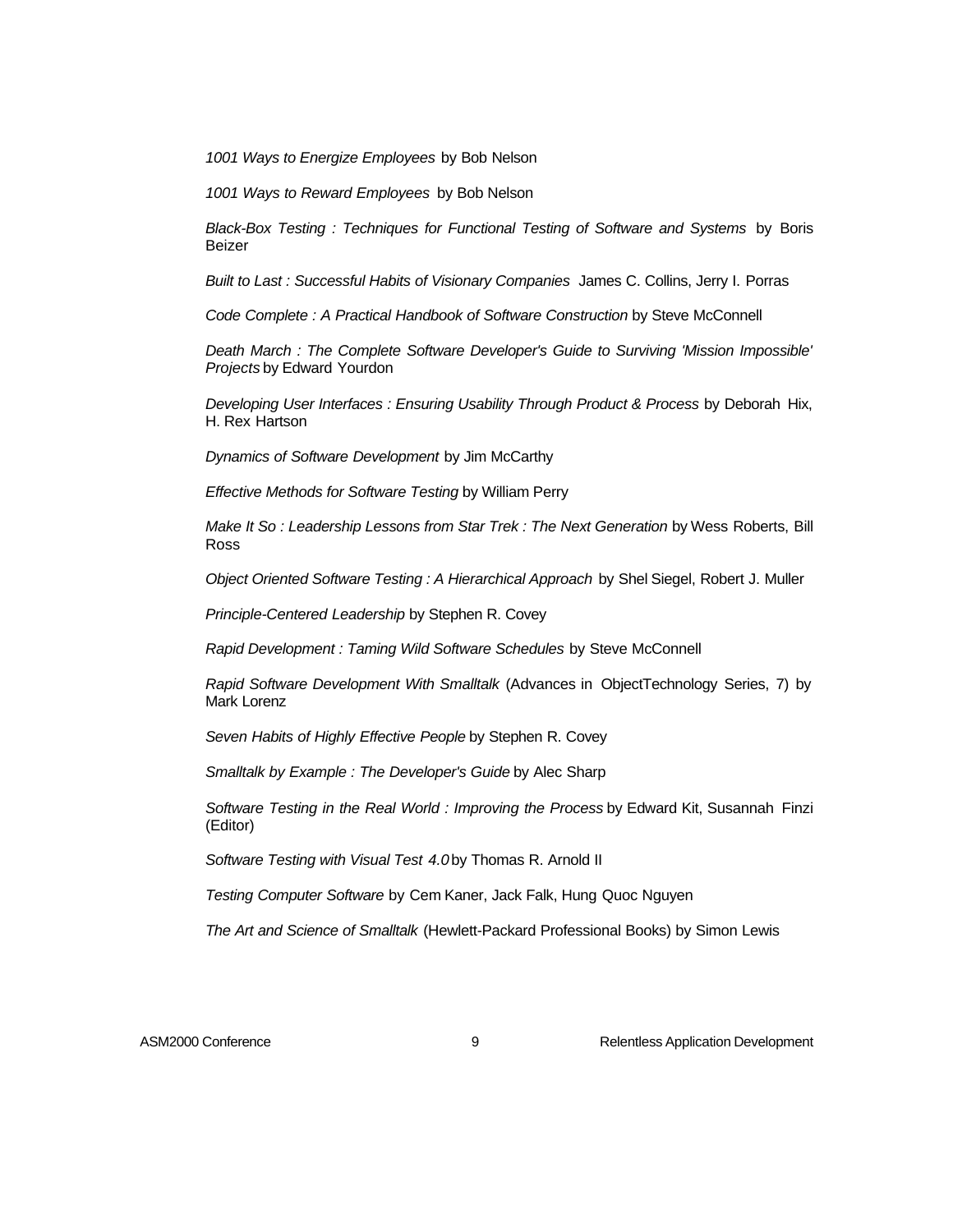*The Craft of Software Testing : Subsystem Testing Including Object-Based and Object-Oriented Testing* by Brian Marick

*The Death of Competition : Leadership and Strategy in the Age of Business Ecosystems* by James F. Moore

*The Fifth Discipline : The Art and Practice of the Learning Organization* by Peter M. Senge

*Working With Difficult People (Worksmart)* by William, Phd Lundin, Kathleen Lundin

#### **URLS:**

Change, designing fool proof software, innovation: http://www.fastcompany.com/08/change.html

Too Much to Do, Too Little Time: http://www.fastcompany.com/04/time.html

Tips For Time Shifting http://www.fastcompany.com/04/time2.html

Self-Help for the Super-Stressed http://www.fastcompany.com/06/selfhelp.html

How to Disagree (Without Being Disagreeable): http://www.fastcompany.com/01/disagree.html